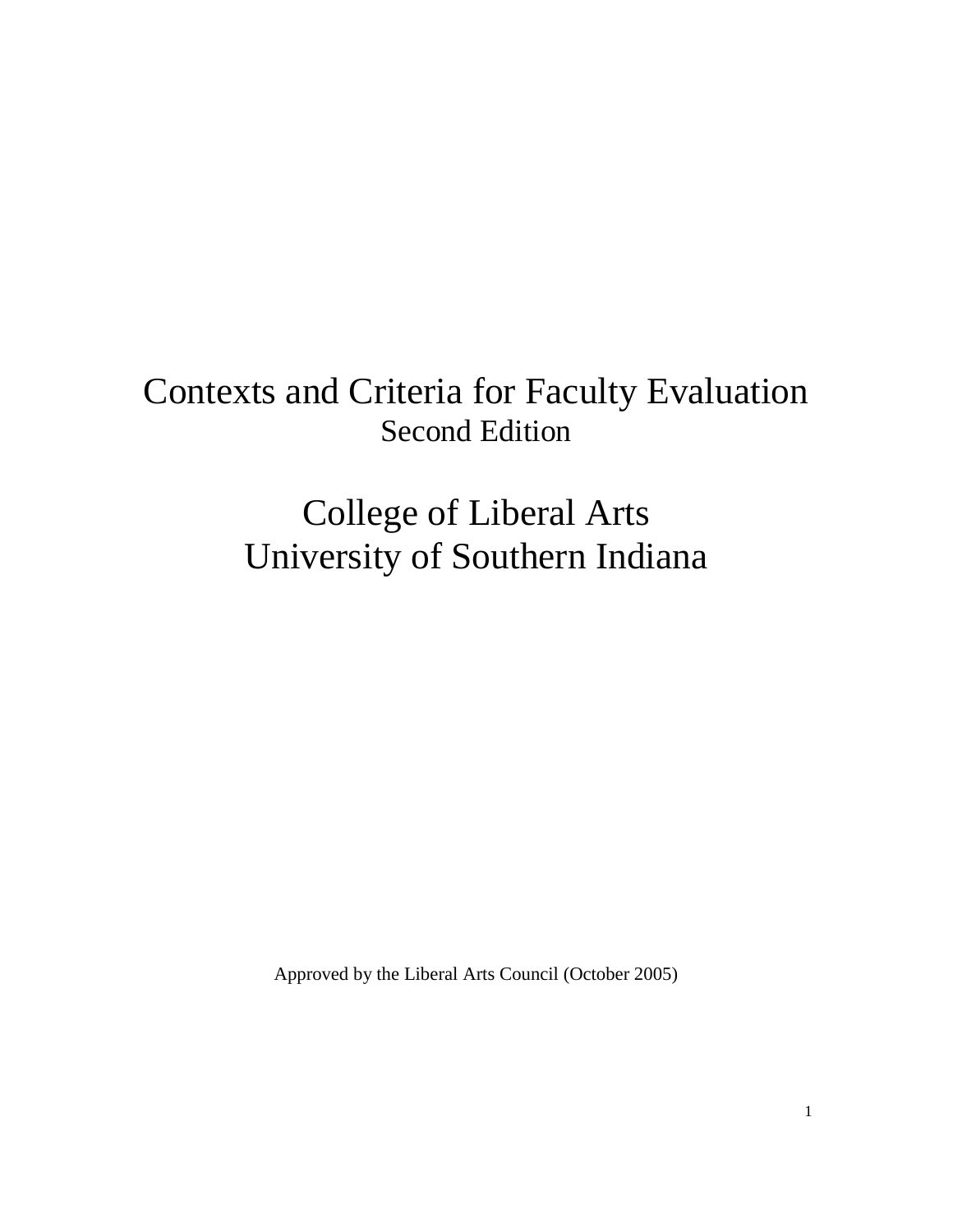## Liberal Arts Mission University of Southern Indiana

The College of Liberal Arts seeks to develop the individual, providing the essential skills of critical and creative thinking and expression that prepare students for an active life, both public and private, as well as civic and professional.

*We* strive to ignite intellectual curiosity and a passion for lifelong learning.

*We* aim for the understanding of self, society and ethics necessary for responsible and engaged citizenship, for integrity balanced with social awareness.

*We* foster both cultural enrichment and an appreciation of the human condition in all of its diversity.

*We* cultivate an awareness that truth is usually complex, multifaceted, and unlikely to be found in one place.

To reach our goals, the College of Liberal Arts offers comprehensive and multidisciplinary programs, as well as extracurricular activities. We encourage and support faculty excellence in teaching, scholarly activity, creative production, and service. Challenging our students to address the historical, philosophical, cultural, and analytical foundations of their disciplines, we teach them to act with ethical and aesthetic awareness as leaders in their disciplines, their university, and their communities; and to communicate effectively in the free exchange of ideas.

*Adopted 4/2004*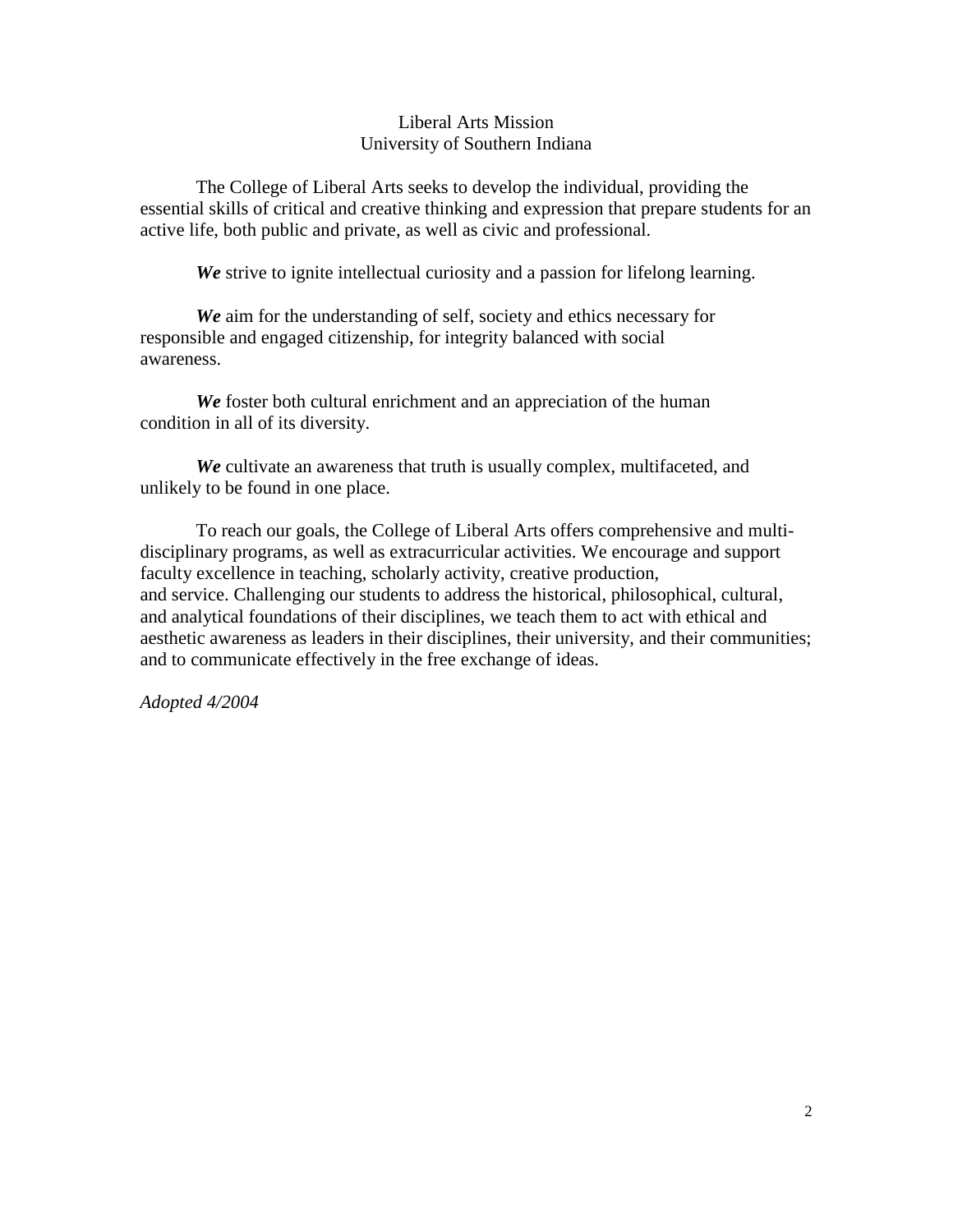#### Contexts and Criteria--Second Edition

## **Introduction to the Second Edition**

This document is proposed as a revision of the 1998 Contexts and Criteria for Faculty Evaluation (hereafter C&C.) An ad-hoc College of Liberal Arts Committee appointed and chaired by then-Dean Iain Crawford met during spring 2003 to discuss faculty evaluation. (Committee members were Darrel Bigham, Maggie Felton, Teresa Huerta, Bob Jeffers, Michael Kearns, Elliot Wasserman, Rebecca Whisnant, and Steve Zehr.) This committee determined that such a revision was needed and that a draft should be prepared during summer 2003; Felton and Kearns undertook this task. Materials consulted by the committee include  $C&C$ ; the USI University Handbook (hereafter Handbook); policy and procedures documents of the Colleges of Nursing, Business, and Science and Engineering Technology; and publications on faculty evaluation.

The revision is intended to build on the excellent work done by the authors of the 1998 edition while clarifying the process of evaluation, resolving some inconsistencies, expanding the definition of faculty work, and recognizing the point of view of contract faculty.

The present revision incorporates quite a bit of material from the 1998 edition. Like that edition, the revision is intended to be consistent with but to elaborate on the Handbook statements regarding academic appointment, promotion, and tenure (section III of the Handbook) with exerts reprinted as Appendix A in this document.

The committee generating this revision agreed on the following general points. (1) Department evaluation committees, department chairs, and the dean of the College must work together to ensure that each faculty member receives a clear and coherent evaluation. (2) Given the disciplinary breadth of the College of Liberal Arts, it may be difficult if not impossible to establish a highly specific, College-wide set of criteria by which faculty can be evaluated, after the fashion, for instance, of the College of Business.

The introduction to the first (1998) edition of this document is located at the end.

## **Intended Audience**

Because it addresses the evaluation of faculty members within the College of Liberal Arts, this document is intended for use by faculty members, evaluation committees, department chairs, the dean, the University Promotions Committee, and other administrators involved in decision-making regarding roles and responsibilities of persons within the College. It should also be of interest to persons seeking employment in the College.

## **Mission Statements**

Evaluation within the College of Liberal Arts should be informed by the College's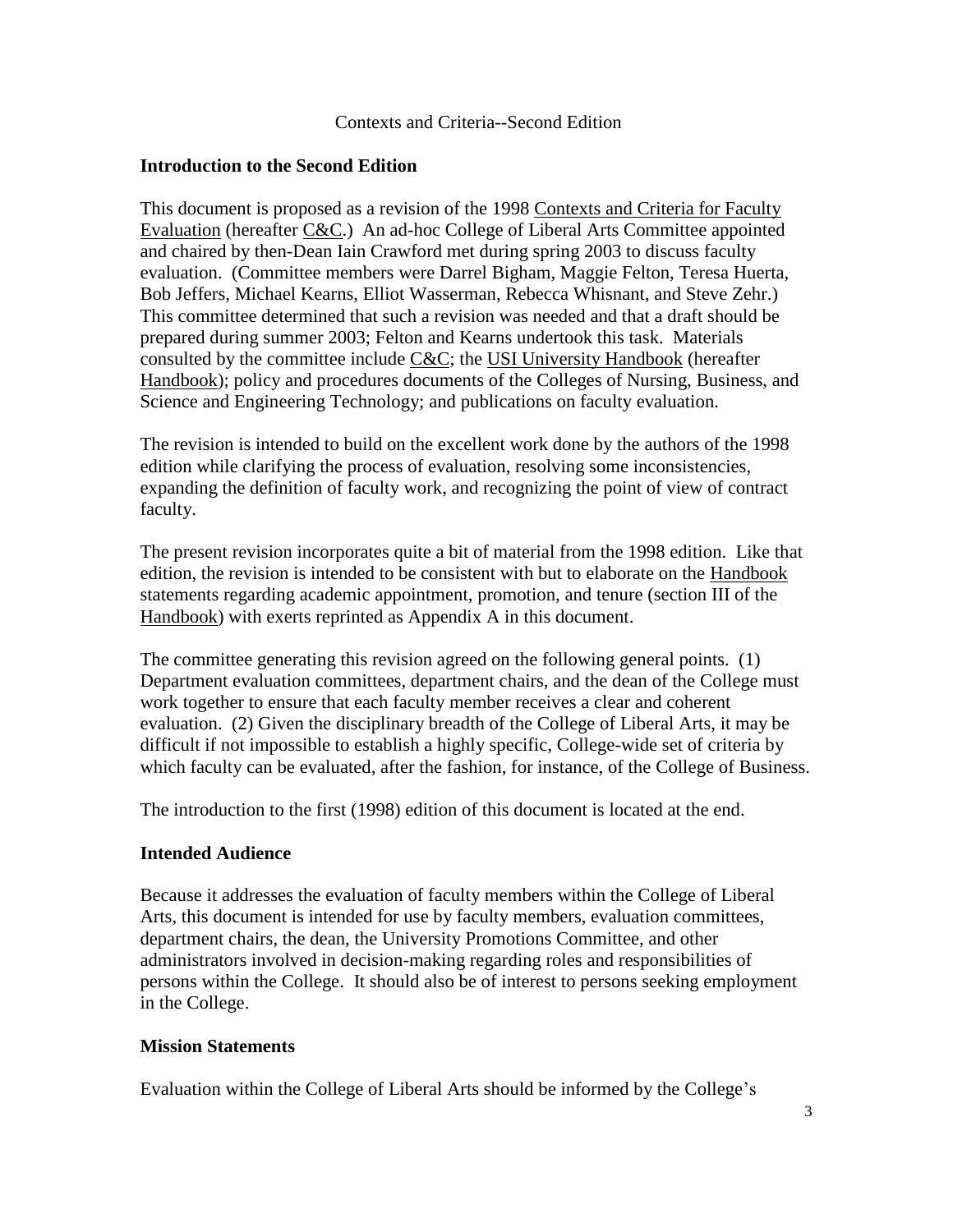mission statement, which was approved in April 2004. The following sentences from the University Mission statement also address issues important to the College of Liberal Arts.

A liberal arts and science curriculum provides the foundation of knowledge for all programs and complements undergraduate programs leading to careers.... (paragraph two)

Excellence in teaching will continue to be the most important criterion in faculty recruitment. At the same time, the ability to do research, to engage in continuous scholarly and creative work, and to provide service, primarily to the region and the state, will be important additional qualifications. (paragraph six)

A major emphasis of the University of Southern Indiana is the delivery of credit programs....The University [also] provides comprehensive outreach and public service programs of short duration–including workshops, conferences, seminars, and instructional courses. These programs will increase as the University continues to address economic, social, and cultural needs in Region 13 as well as in the state. (paragraph seven)

The University works in cooperation with the Indiana Department of Natural Resources to manage historic properties and tourism programs in New Harmony, Indiana, a community with a rich intellectual and cultural inheritance. The community provides opportunities for research and laboratory learning experiences which benefit both the town and the University. (paragraph nine)

Most comprehensively:

Therefore, as the University of Southern Indiana seeks to support education, social and economic growth, and civic and cultural awareness, it will be devoted primarily to preparing students to live wisely. (paragraph one)

## **Faculty Evaluation at USI**

The following tables summarize the types of evaluation and reviews that take place at USI based on different academic contracts and faculty status.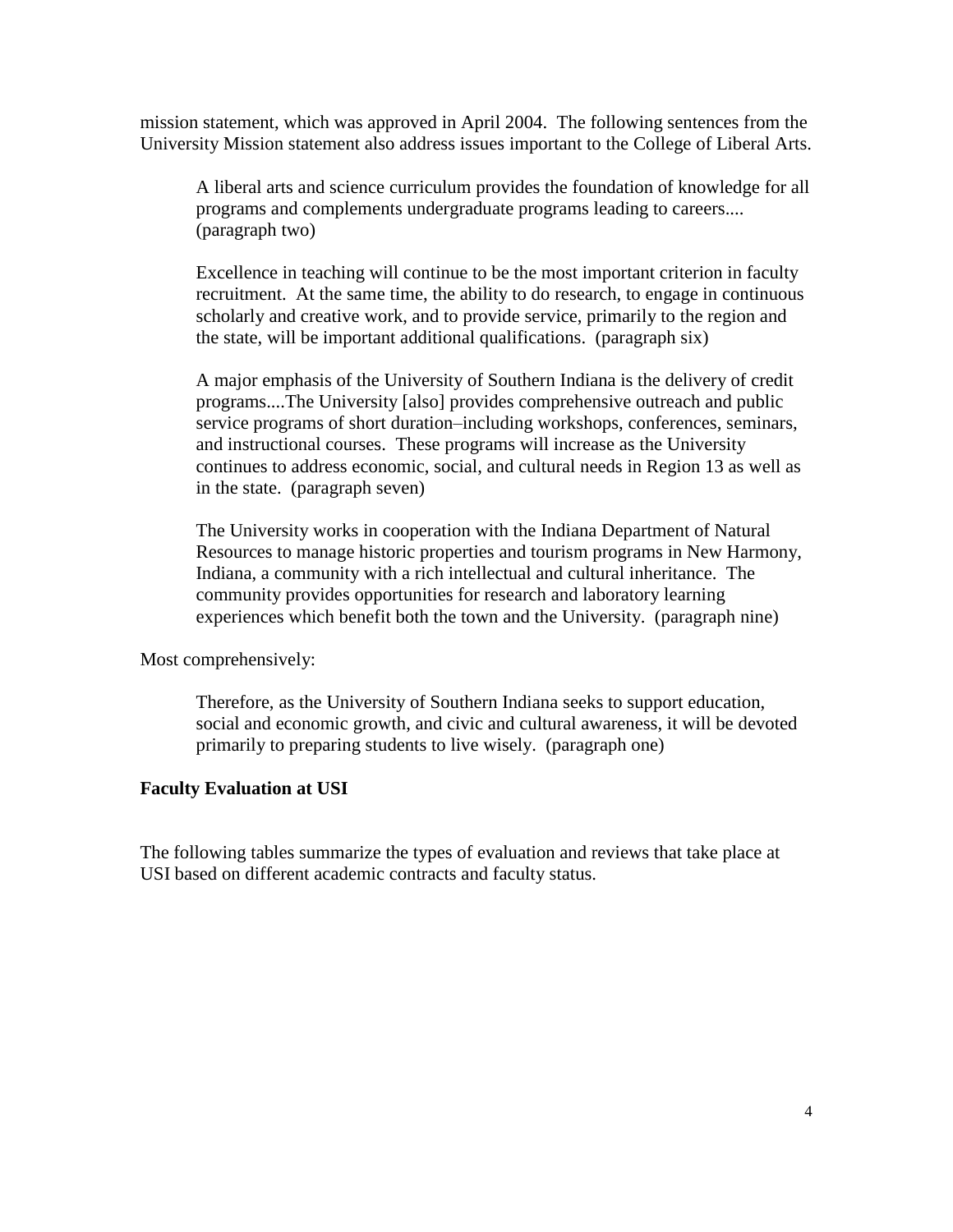# Table One: Annual Review for Renewable Full-Time Contract Faculty

| <b>Faculty</b>                                | Type of                                                   | <b>Materials the Faculty</b>                                                                        | <b>Evaluators and Flow of Reporting</b>                                                                                                                                                                                                                                                                                                                                                                                                                                                                                                                                                                                                                                                                                                                                                                          |
|-----------------------------------------------|-----------------------------------------------------------|-----------------------------------------------------------------------------------------------------|------------------------------------------------------------------------------------------------------------------------------------------------------------------------------------------------------------------------------------------------------------------------------------------------------------------------------------------------------------------------------------------------------------------------------------------------------------------------------------------------------------------------------------------------------------------------------------------------------------------------------------------------------------------------------------------------------------------------------------------------------------------------------------------------------------------|
| <b>Affected</b>                               | <b>Evaluation</b>                                         | <b>Member Must Provide</b>                                                                          |                                                                                                                                                                                                                                                                                                                                                                                                                                                                                                                                                                                                                                                                                                                                                                                                                  |
| Full-time<br>renewable<br>contract<br>faculty | Annual<br>Performance<br>Evaluation<br>Re-<br>appointment | 1. CLA Faculty Annual<br>Report form.<br>2. Other materials as<br>required by department<br>policy. | 1. Department evaluation committee <sup>a</sup> , if<br>applicable to department policy, reviews the<br>FAR and other materials required by the<br>department. The evaluation committee chair<br>submits the FAR and other materials<br>required by the department to the<br>department chair. The evaluation committee<br>chair is obligated to explain the<br>recommendation to the faculty member.<br>2. The department chair reviews the FAR<br>and other materials required by the<br>department and submits the FAR to the<br>dean. The chair is obligated to explain the<br>recommendation to the faculty member.<br>3. The dean reviews the FAR and reports<br>her/his evaluation and recommendation to<br>the Provost. The dean is obligated to<br>explain the recommendation to the faculty<br>member. |

<sup>a</sup>Department evaluation committees will have a minimum of three members. One member may be from outside the department.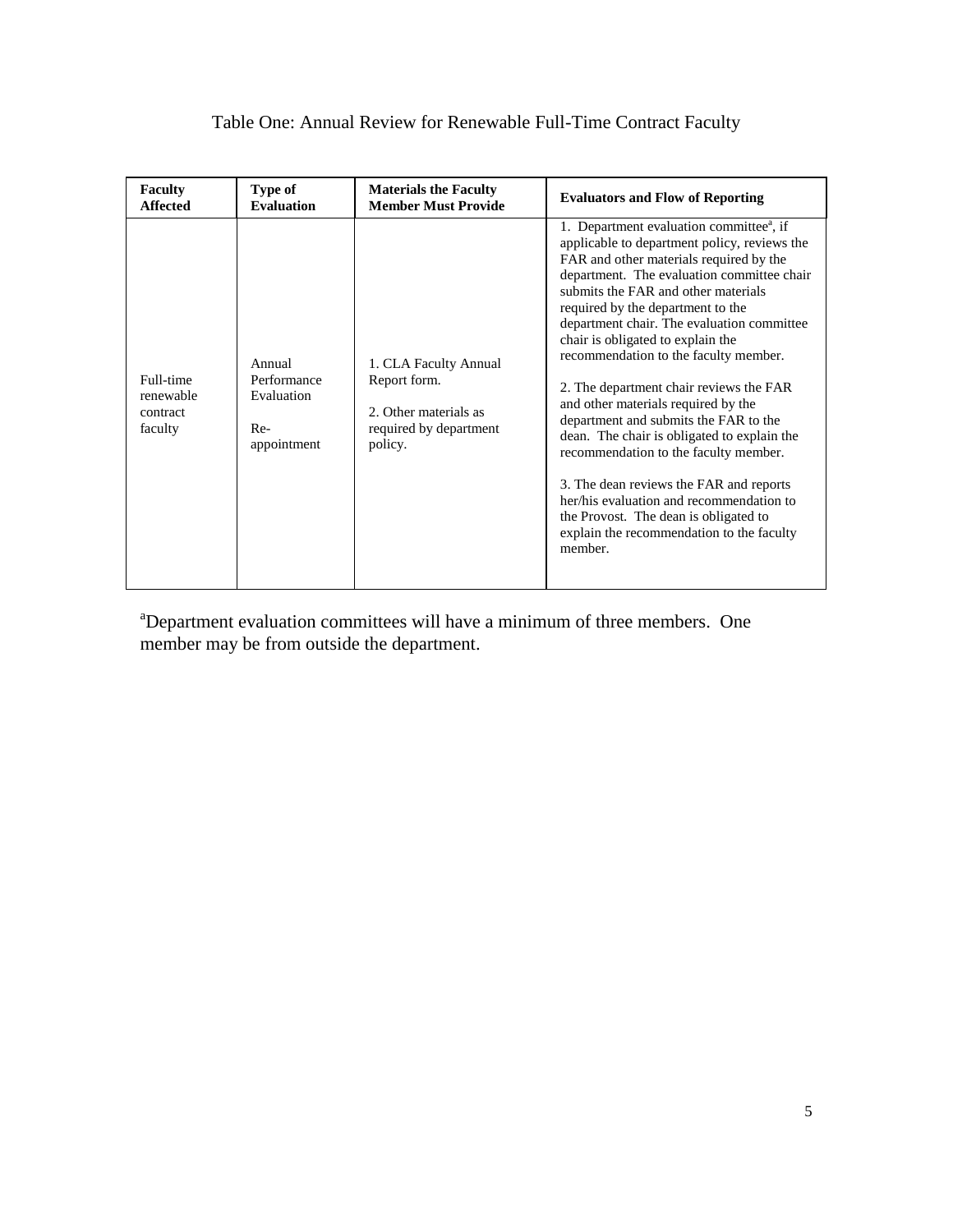| <b>Faculty</b>              | Type of                                                   | <b>Materials the Faculty Member Must</b>                                                                                                                                                                                                                                                                                                                    | <b>Evaluators and Flow of Reporting</b>                                                                                                                                                                                                                                                                                                                                                                                                                                                                                                                                                                                                                 |
|-----------------------------|-----------------------------------------------------------|-------------------------------------------------------------------------------------------------------------------------------------------------------------------------------------------------------------------------------------------------------------------------------------------------------------------------------------------------------------|---------------------------------------------------------------------------------------------------------------------------------------------------------------------------------------------------------------------------------------------------------------------------------------------------------------------------------------------------------------------------------------------------------------------------------------------------------------------------------------------------------------------------------------------------------------------------------------------------------------------------------------------------------|
| <b>Affected</b>             | <b>Evaluation</b>                                         | <b>Provide</b>                                                                                                                                                                                                                                                                                                                                              |                                                                                                                                                                                                                                                                                                                                                                                                                                                                                                                                                                                                                                                         |
| Tenure-<br>track<br>faculty | Annual<br>Performance<br>Evaluation<br>Re-<br>appointment | 1. CLA Faculty Annual Report form.<br>2. Portfolio, including the candidate's<br>personal, evaluative essay as well as<br>cumulative information about teaching,<br>scholarship/creative activity, and service.<br>The candidate's department may have<br>specific requirements for the portfolio. <sup>b</sup><br>3. Appropriate University tracking form. | 1. A department evaluation<br>committee <sup>c</sup> reports the results of its<br>evaluation to the department<br>chairperson. The evaluation<br>committee chair is obligated to<br>explain the recommendation to the<br>faculty member.<br>2. The chairperson submits her/his<br>evaluation, along with that of the<br>department evaluation committee to<br>the dean. The department chair is<br>obligated to explain the<br>recommendation to the faculty<br>member.<br>3. The dean reports her/his<br>evaluation and submits<br>recommendation to the Provost. The<br>dean is obligated to explain the<br>recommendation to the faculty<br>member. |

# Table Two: Annual Review for Tenure-Track Faculty During Years  $1-6^{\alpha}$

- <sup>a</sup>Tenure-track faculty in their second year will need to submit their materials for two reviews, one in fall and the other in spring. The CLA Faculty Annual Report form will not be required for inclusion during the fall review.
- <sup>b</sup>Important information on portfolio preparation is provided in Appendix B of this document.
- $c^c$ A departmental evaluation committee is to have three to five members (including at least one from outside the department and possibly from outside USI). This committee is to be appointed by the departmental chairperson or program director. When department chairs are evaluated for promotion, tenure, or reappointment, an evaluation committee shall be appointed by the dean in consultation with the department. At least one member of the committee will be a current chair in Liberal Arts from outside of the department.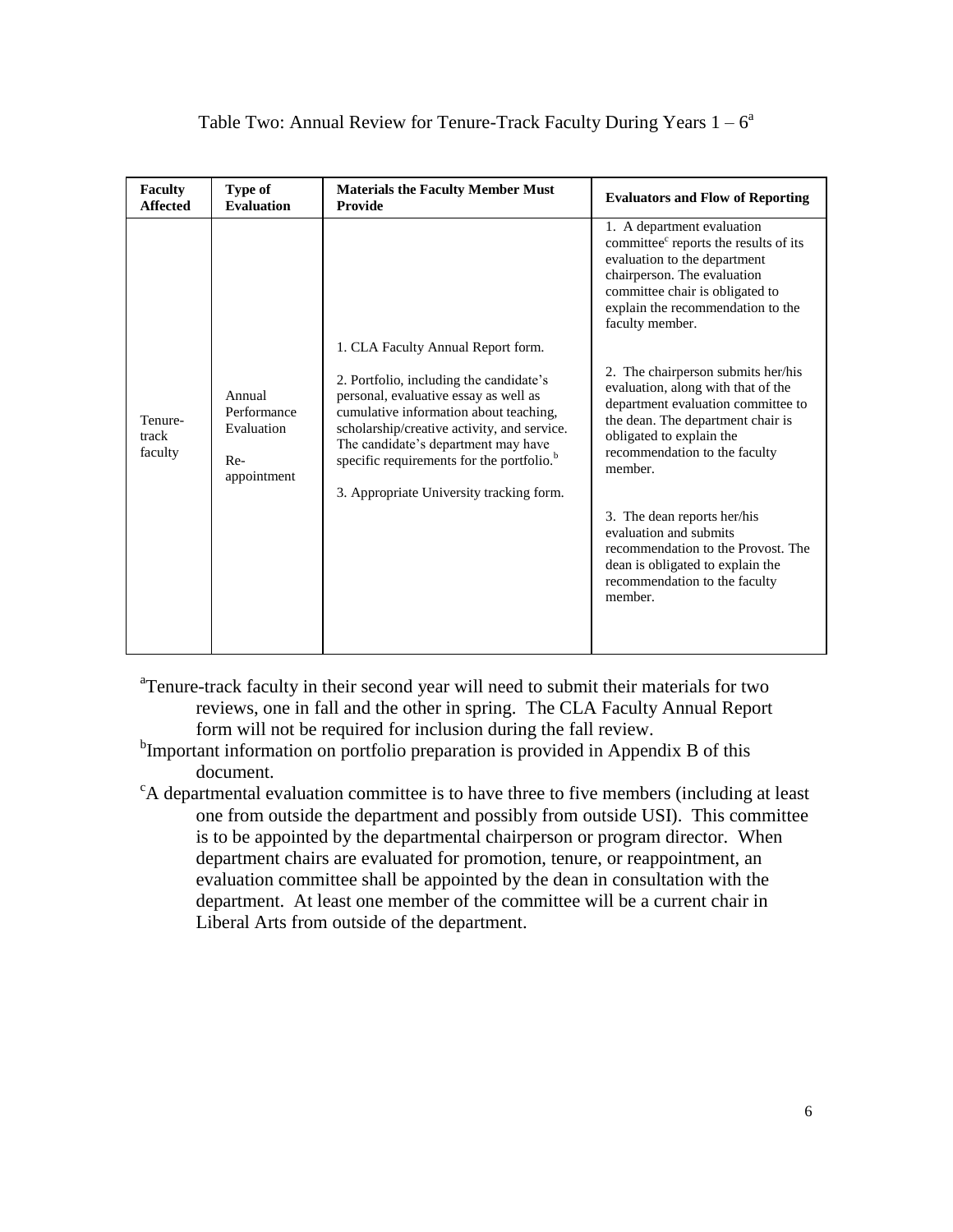Table Three: Annual Review for Tenured Faculty and Tenure-Track Faculty Who Have Been Approved for Tenure

| <b>Faculty Affected</b>                                                         | Type of<br><b>Evaluation</b>        | <b>Materials the</b><br><b>Faculty Member</b><br><b>Must Provide</b>                                          | <b>Evaluators and Flow of Reporting</b>                                                                                                                                                                                                                                                           |
|---------------------------------------------------------------------------------|-------------------------------------|---------------------------------------------------------------------------------------------------------------|---------------------------------------------------------------------------------------------------------------------------------------------------------------------------------------------------------------------------------------------------------------------------------------------------|
| Tenured faculty<br>and tenure-track<br>faculty in their 7 <sup>th</sup><br>year | Annual<br>Performance<br>Evaluation | 1. CLA Faculty<br><b>Annual Report</b><br>form.<br>2. Other materials as<br>required by<br>department policy. | 1. The chairperson submits the FAR to the<br>dean. The chairperson is obligated to explain<br>the recommendation to the faculty member.<br>2. The dean submits the FAR and her/his<br>evaluation to the Provost. The dean is<br>obligated to explain the recommendation to<br>the faculty member. |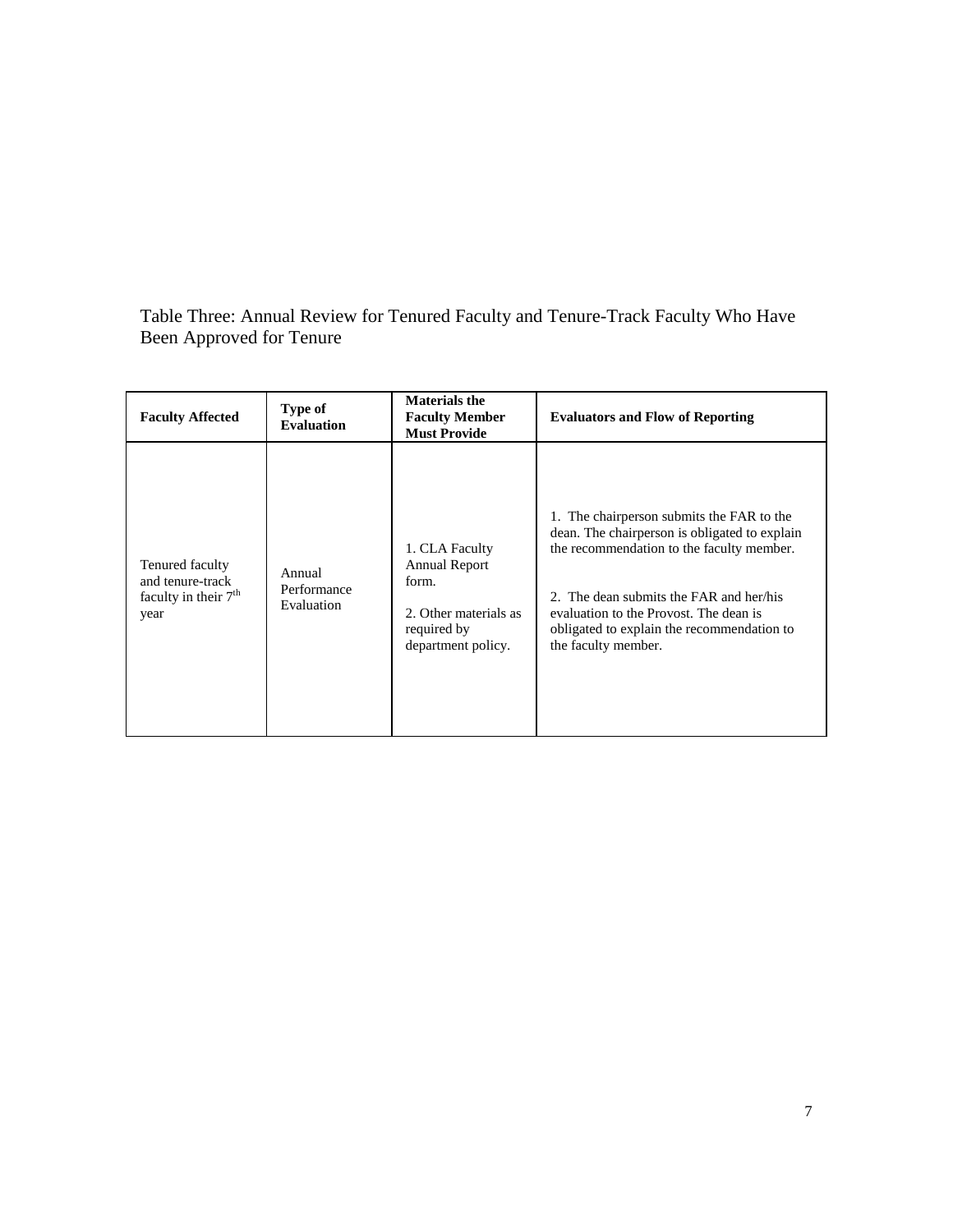# Table Four: Tenure Review

| <b>Faculty</b>                                                                     | Type of           | <b>Materials the Faculty Member Must</b>                                                                                                                                                                                                                                                                              | <b>Evaluators and Flow of</b>                                                                                                                                                                                                                                                                                                                                                                                                                                                                                                                                                                     |
|------------------------------------------------------------------------------------|-------------------|-----------------------------------------------------------------------------------------------------------------------------------------------------------------------------------------------------------------------------------------------------------------------------------------------------------------------|---------------------------------------------------------------------------------------------------------------------------------------------------------------------------------------------------------------------------------------------------------------------------------------------------------------------------------------------------------------------------------------------------------------------------------------------------------------------------------------------------------------------------------------------------------------------------------------------------|
| <b>Affected</b>                                                                    | <b>Evaluation</b> | <b>Provide</b>                                                                                                                                                                                                                                                                                                        | <b>Reporting</b>                                                                                                                                                                                                                                                                                                                                                                                                                                                                                                                                                                                  |
| Tenure-track<br>faculty who<br>are eligible to<br>apply for<br>tenure <sup>a</sup> | Tenure            | 1. Portfolio, including the candidate's<br>personal, evaluative essay as well as<br>cumulative information about teaching,<br>scholarship/creative activity, and service.<br>The candidate's department may have<br>specific requirements for the portfolio. <sup>b</sup><br>2. Appropriate University tracking form. | 1. A department tenure and<br>promotion committee <sup>c</sup> reports the<br>results of its evaluation to the<br>department chairperson.<br>2. The chairperson submits her/his<br>evaluation, along with that of the<br>department evaluation committee,<br>to the dean. The chairperson is<br>obligated to explain the<br>recommendation to the faculty<br>member.<br>3. The dean reports her/his<br>evaluation to the provost.<br>4. The provost makes his/her<br>recommendation to the president.<br>5. The president and the Board of<br>Trustees have the final word on<br>awarding tenure. |

#### **(Table updated 2/29/2008)**

- <sup>a</sup>On appointment to the rank of assistant professor or higher rank, and after completing seven years of full-time service in accredited educational institutions, four years of which must have been served at the University of Southern Indiana, the faculty member shall become eligible for continuous appointment (Handbook).
- <sup>b</sup> Important information on portfolio preparation is provided in Appendix B of this document.
- <sup>c</sup>A department tenure and promotion committee is to have three to five members (including at least one from outside the department and possibly from outside USI). This committee is made up of tenured faculty to be appointed by the department chairperson or program director. When department chairs are evaluated for promotion, tenure, or reappointment, an evaluation committee shall be appointed by the dean in consultation with the department. At least one member of the committee will be a current chair in Liberal Arts from outside of the department.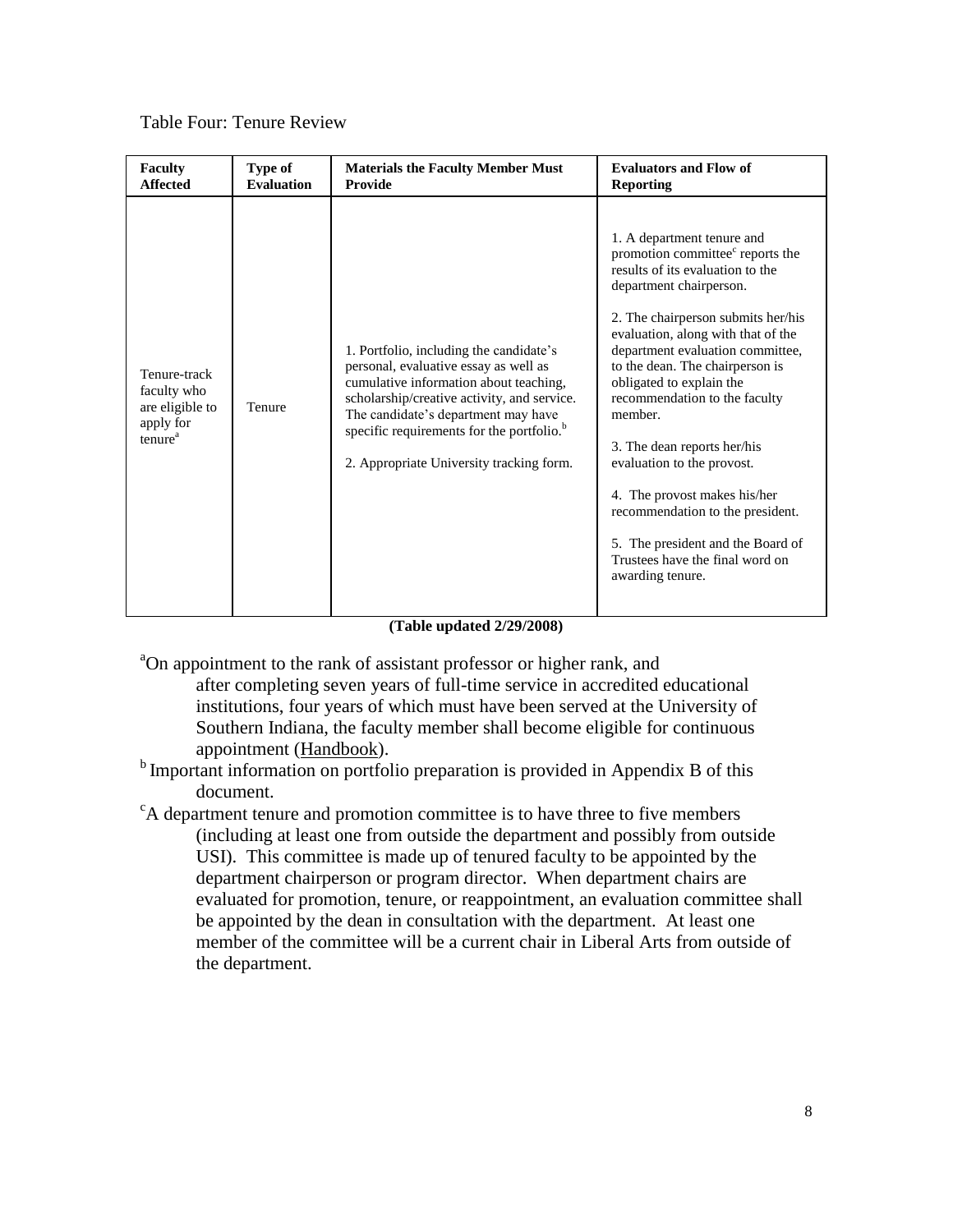#### Table Five: Promotion Review

| <b>Faculty Affected</b>                                                                                                | <b>Type of</b>    | <b>Materials the Faculty Member Must</b>                                                                                                                                                                                                                                                                              | <b>Evaluators and Flow of</b>                                                                                                                                                                                                                                                                                                                                                                                                                                                                                                                                                                                                                                                                                                                                                                                                               |
|------------------------------------------------------------------------------------------------------------------------|-------------------|-----------------------------------------------------------------------------------------------------------------------------------------------------------------------------------------------------------------------------------------------------------------------------------------------------------------------|---------------------------------------------------------------------------------------------------------------------------------------------------------------------------------------------------------------------------------------------------------------------------------------------------------------------------------------------------------------------------------------------------------------------------------------------------------------------------------------------------------------------------------------------------------------------------------------------------------------------------------------------------------------------------------------------------------------------------------------------------------------------------------------------------------------------------------------------|
|                                                                                                                        | <b>Evaluation</b> | <b>Provide</b>                                                                                                                                                                                                                                                                                                        | <b>Reporting</b>                                                                                                                                                                                                                                                                                                                                                                                                                                                                                                                                                                                                                                                                                                                                                                                                                            |
| Tenured and<br>tenure-track faculty<br>who are eligible<br>and have selected to<br>apply for<br>promotion <sup>a</sup> | Promotion         | 1. Portfolio, including the candidate's<br>personal, evaluative essay as well as<br>cumulative information about teaching,<br>scholarship/creative activity, and service.<br>The candidate's department may have<br>specific requirements for the portfolio. <sup>b</sup><br>2. Appropriate University tracking form. | 1. A department tenure and<br>promotion committee <sup>c,d</sup><br>reports the results of its<br>evaluation to the department<br>chairperson.<br>2. The chairperson submits<br>her/his evaluation, along with<br>that of the department<br>evaluation committee, to the<br>dean. The chairperson is<br>obligated to explain the<br>recommendation to the<br>faculty member.<br>3. The dean reports her/his<br>evaluation to the provost.<br>4. The provost makes the<br>materials available to the<br><b>University Promotions</b><br>Committee.<br>5. The University Promotions<br>Committee makes its<br>recommendation to the<br>provost.<br>6. The provost makes his/her<br>recommendation to the<br>university president<br>7. The university president<br>and the Board of Trustees<br>have the final word on<br>awarding promotion. |

<sup>a</sup> Eligibility requirements for promotion from Instructor to Assistant

Professor, Assistant Professor to Associate Professor, and Associate Professor to Professor are discussed in the Handbook.

<sup>b</sup>Important information on portfolio preparation is provided in Appendix B of this document.

<sup>c</sup>A department tenure and promotion committee is to have three to five members (including at least one from outside the department and possibly from outside USI). This committee is made up of tenured faculty to be appointed by the department chairperson or program director. When department chairs are evaluated for promotion, tenure, or reappointment, an evaluation committee shall be appointed by the dean in consultation with the department. At least one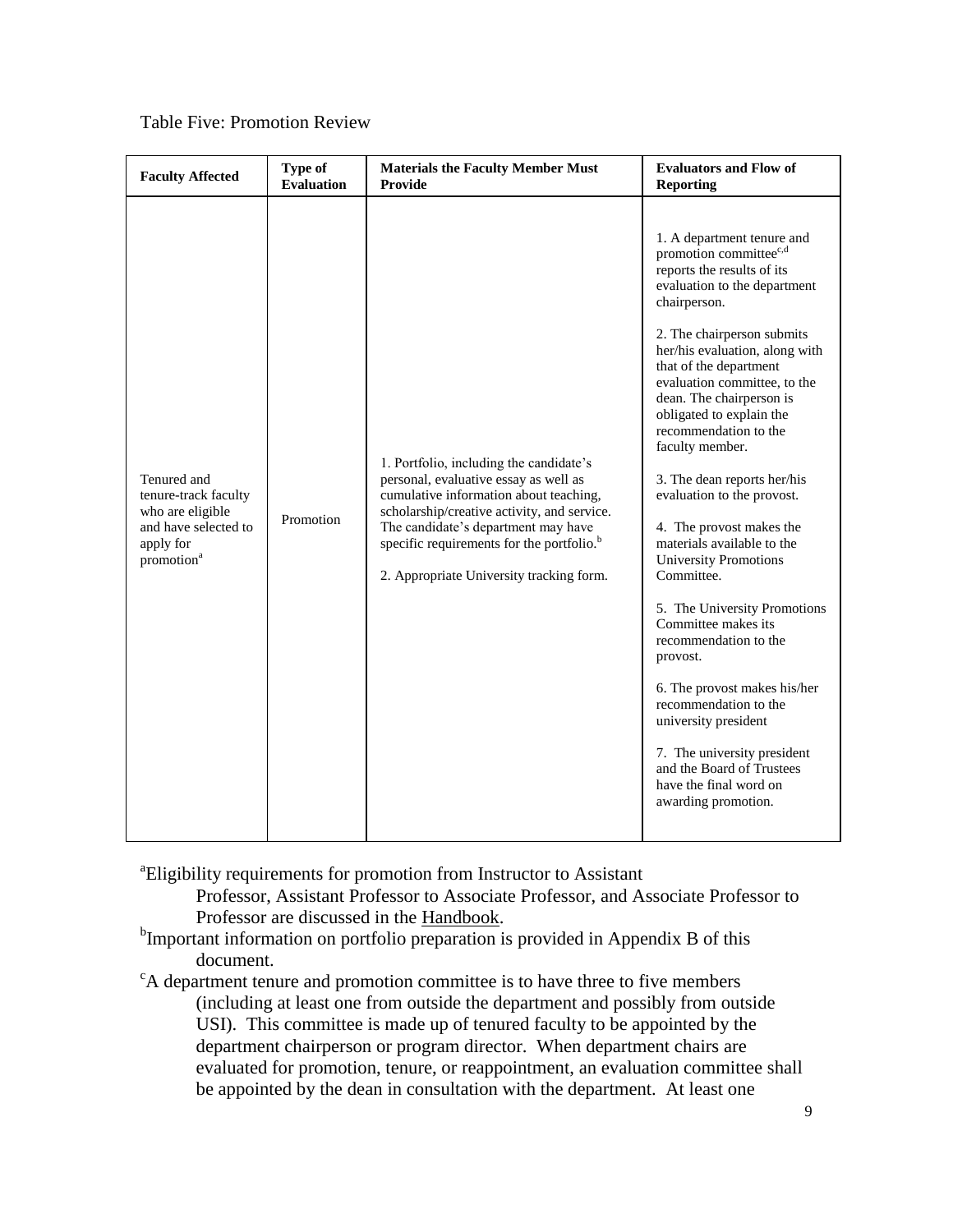member of the committee will be a current chair in Liberal Arts from outside of the department.

<sup>d</sup>In the case of promotion to full professor, committee membership is limited to faculty of associate professor and full professor rank.

The Academic Affairs Office publishes a Calendar for Personnel Decisions at the beginning of each academic year. Faculty should consult the calendar annually.

## **Contract Faculty and the Evaluation Process**

According to the Handbook, contract faculty are "[m]embers of the teaching faculty appointed to serve in specified temporary assignments. These may be for one semester or an academic year and may be either on a part-time or full- time basis." The Handbook further notes that contract faculty are

- 1. Eligible to receive, but not entitled to expect, renewal of appointments following the expiration of their current appointments;
- 2. Given assignments which are recommended by department chairs or supervisors and which are in accordance with policies found in the Handbook*.*

These Handbook statements suggest that contract faculty are to be evaluated primarily on the basis of their teaching performance. While a specific department may expect contract faculty to engage in service and in scholarly or creative work, these expectations should not be as high as those for tenure-eligible faculty. The expectations should be made a matter of record at the beginning of each contract cycle and should be referenced during each annual evaluation. Although teaching is the primary responsibility of contract faculty, the College of Liberal Arts supports contract faculty in their scholarly and creative endeavors.

## **Standards and Criteria**

The Handbook requires that faculty members engage in teaching, scholarship, and service and provide evidence of expertise in each of these three areas as their careers develop, especially as they approach important milestones like tenure and promotion. Most professionals agree that each of the three areas of professional competence relies on the other two and that none can be omitted if true excellence is to be achieved. Nonetheless, it is also clear from the Handbook and the Mission Statement that at USI teaching is our first priority. The Handbook addresses all these matters in some detail. Candidates and reviewers should refer to appropriate areas in the Handbook (especially Section III, Faculty and Academic Policies) when developing the materials for evaluation.

To meet expectations provided for in the Mission Statement and Handbook all faculty members must not only be knowledgeable and proficient but also engaged in continual self-improvement. Re-appointment, tenure, and promotion are privileges to be earned rather than expected, and no one should receive tenure who has not demonstrated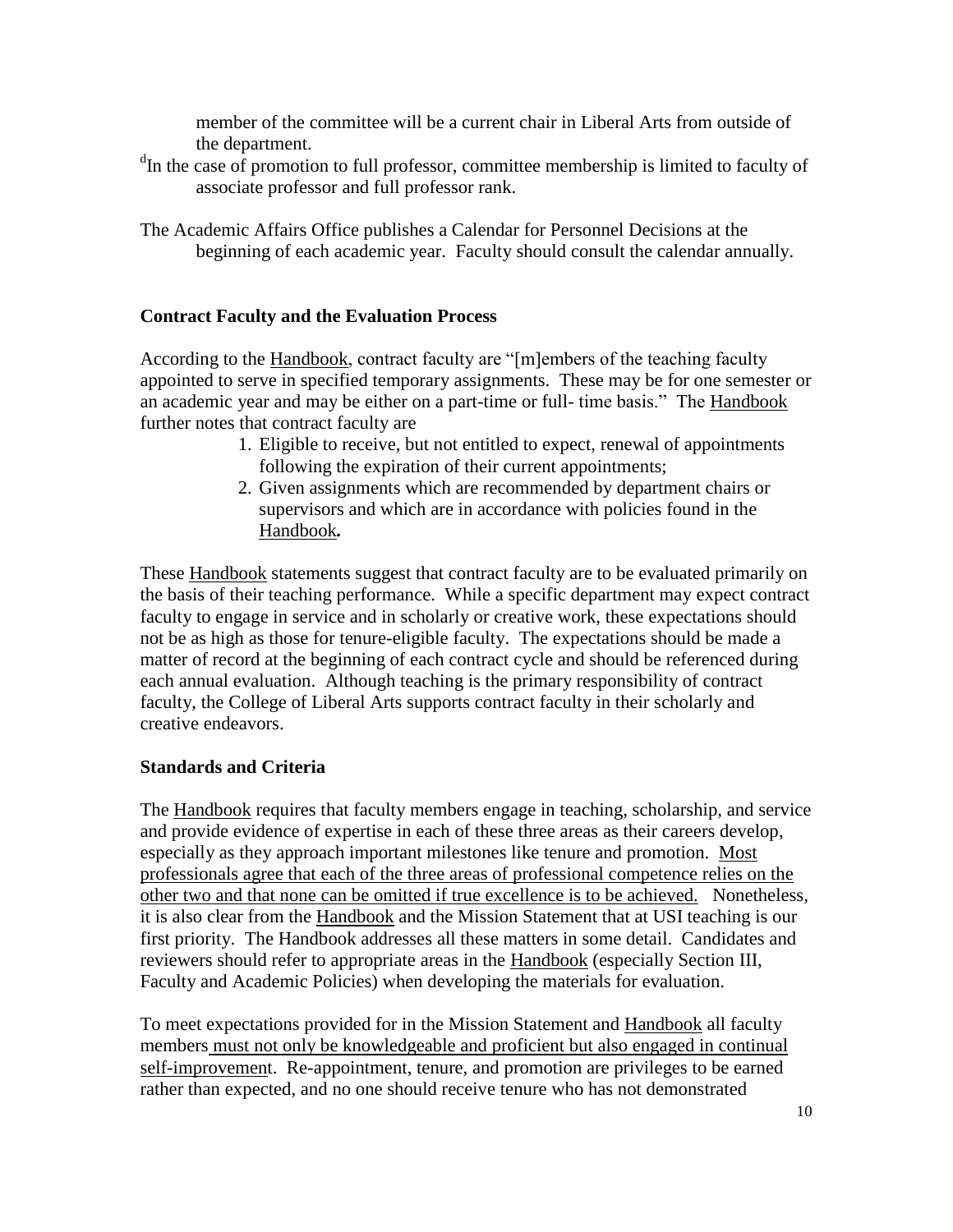effective performance in the fulfillment of his or her duties. To assess an individual's progress in these matters, the College and the individual departments undertake both annual and longer-term evaluations

Since no one can predict the particular twists and turns an individual faculty member's career may take, both short and long term evaluations require a high degree of give and take in understanding the "value-added" nature of an activity as it is planned and executed by the person under review. Nonetheless, as academicians we can expect that the process will be a rational one and that we will know and be able to demonstrate when the faculty member being evaluated has made a serious attempt at establishing worthwhile goals, pursuing them, and measuring the results. In this sense, evaluation for promotion or tenure is simply a special case in a larger pattern of assessment which may include annual evaluations for merit pay considerations, decisions about leaves of absences, and decisions about administrative assignments or other long term commitments that may take place periodically throughout a faculty member's career.

It is also essential that no evaluation be burdensome but at the same time each evaluation should be comprehensive enough to benefit both individuals and the institution they serve. All such assessments should be sensibly integrated with annual evaluations, "reports," and long-term goals.

An individual faculty member may find it helpful to prepare a plan of personal academic development; a department chairperson may require the preparation of such plans, especially for new faculty and faculty who are hoping to be recommended for tenure or promotion. Academic plans would identify goals for the period specified as well as what constitutes success in meeting them. Evaluation of academic plans should allow for the serendipitous character of faculty work (for example, an unexpected call for papers or manuscripts that is germane to the faculty member's scholarly, creative, or teaching agenda) and for new duties that a faculty member may be called upon to fulfill.

A carefully written personal academic plan can help a faculty member identify and focus on strengths as well as chart new directions. The plan may also help a faculty member establish the best possible "fit" between her or his strengths and the needs and expectations of the department, the College, and the university. It may, for instance, help a faculty member (or a chairperson, dean, or colleagues) determine that an emphasis for a given year on one or two of the three areas of evaluation (teaching, scholarship/creative activity, service) is beneficial both for the faculty member and for the university, College, or department.

At the same time, however, the expectations set forth in the Handbook for appointment, promotion, and tenure must be respected. Key statements are the following.

> Regarding teaching, the Handbook states that "teaching occupies a central position among academic duties," that "Quality teaching . . . is the most important element in evaluation of teaching faculty," and that "effective teaching assumes intellectual competence and integrity, creative pedagogical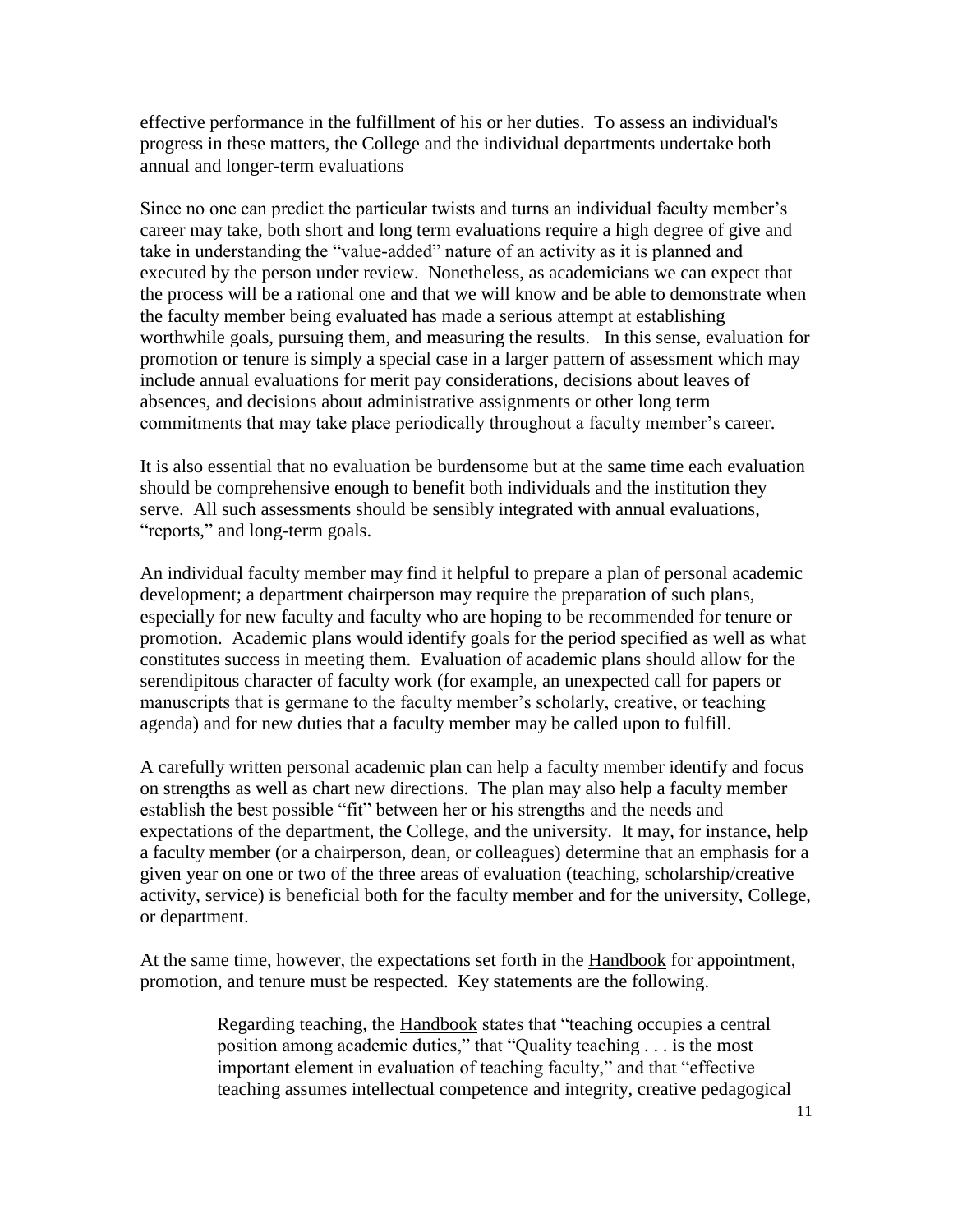techniques that stimulate and direct student learning, cooperation with students and colleagues, and scholarly inquiry which results in constant revision of courses and curricula consistent with new knowledge. It is further understood that teaching includes effective academic advising."

The Handbook specifies the following, regarding teaching:

In addition to continued growth in knowledge of subject matter, by rank the following are expected:

- **1. Assistant professor:** Teaching performance should be supported by demonstrable evidence of development in pedagogical techniques, cooperation with students and colleagues, and scholarly inquiry.
- **2. Associate professor:** Teaching performance should be supported by demonstrable evidence of continuing development of pedagogical techniques, cooperation with students and colleagues, and independent scholarly inquiry as reflected in the revision of course content.
- **3. Professor:** Teaching performance should be supported by demonstrable evidence of continuing development of creative pedagogical techniques and significant cooperation with students and colleagues, supported by continuing scholarly inquiry through which new knowledge affects course and curricular revision.

Scholarship, according to the Handbook, is "the foundation for teaching and professional activity . . . the pursuit of a definite, continuous program of studies, investigations, or creative works is essential." Professional activity other than scholarship is also expected. The Handbook elaborates thus:

- **1. Assistant professor:** Academic preparation should be sufficient for progress in teaching, independent scholarship, and creative work.
- **2. Associate professor:** The production of scholarly or creative works should be of sufficient merit to gain local, state, or regional recognition.
- **3. Professor:** The production of scholarly or creative works should be of sufficient merit to gain state, regional, or national recognition.

**Professional Activity.** Active participation in organizations that stimulate and propagate knowledge in professional disciplines is an essential ingredient to professional growth and development. Therefore, evidence of membership; committee service; offices held in professional organizations; and experience in organizing and assisting in conferences, workshops, and seminars are principal criteria to be considered for faculty promotion. Professional consultation; travel related to teaching and research; and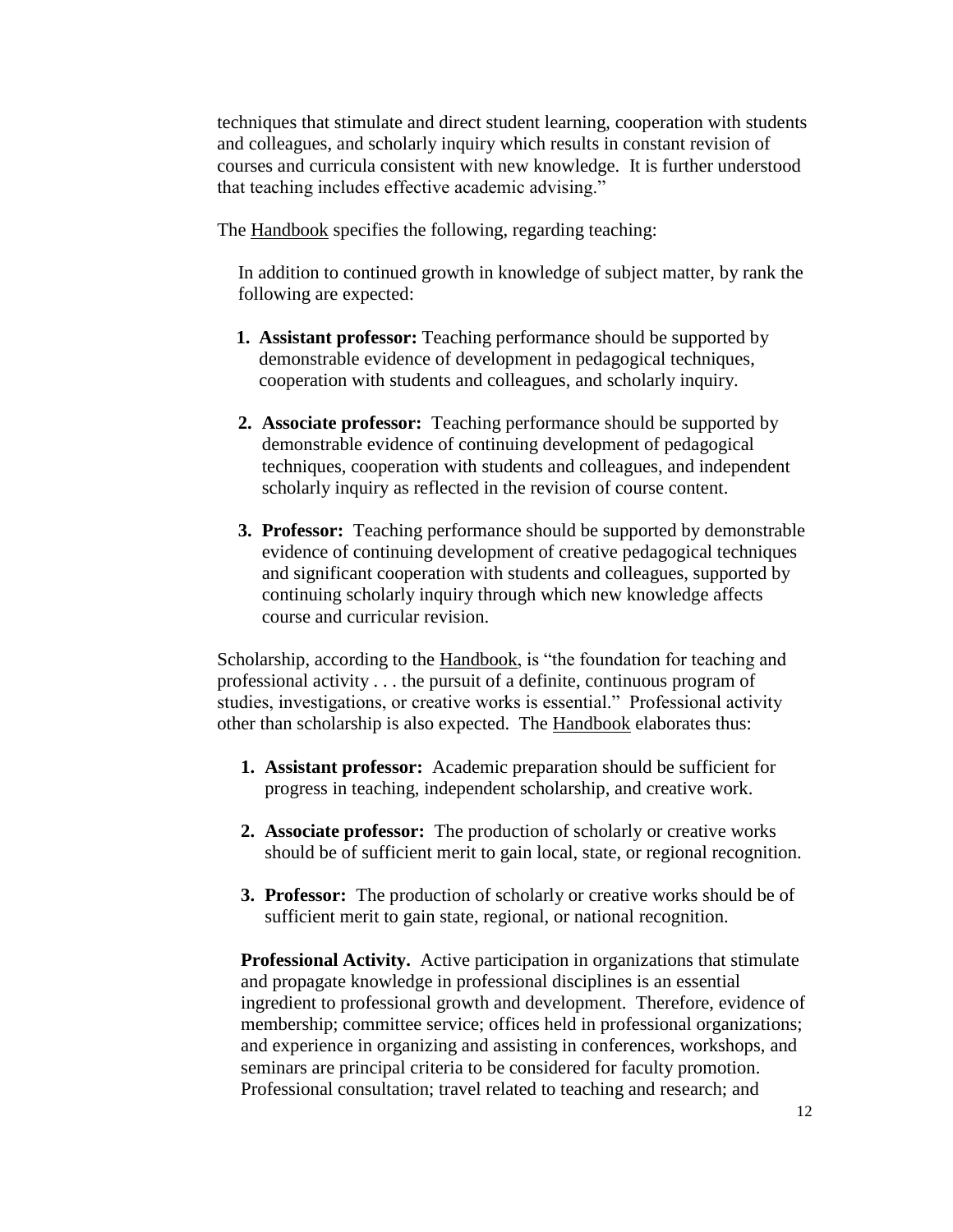recognition by one's peers through professional honors, grants, and awards should also be given serious consideration. Voluntary and philanthropic activities related to the faculty member's discipline or area of expertise should be considered where appropriate.

By rank, the following are expected:

- **1. Assistant professor:** A foundation of professional activity should be in evidence.
- **2. Associate professor:** Significant involvement in advancing knowledge through participation in professional organizations and other professional activity at the local, state, or regional level should be apparent.
- **3. Professor:** Leadership in advancing knowledge through participation in professional organizations and other professional activity at the local, state, regional, or national level should be clear.

The **Handbook** discusses both university and community service. "Faculty members are expected to be available for service to University faculty, students, and administration. They must show willingness to serve and to demonstrate efficient performance in such capacities as faculty governance, department/College and University-level committees, administrative assignments, sponsorship of student organizations, and other University-related activities." "Service to groups, agencies, and institutions external to the University is a legitimate responsibility of faculty and is consistent with the mission statement of the University. In general, community service should result from carefully developed plans of activity. Persons who desire recognition for their service must document their work's effectiveness."

**University Service.** Faculty members are expected to be available for service to University faculty, students, and administration. They must show willingness to serve and to demonstrate efficient performance in such capacities as faculty governance, department/College and University-level committees, administrative assignments, sponsorship of student organizations, and other University-related activities.

By rank, the following are expected:

- **1. Assistant professor:** University service should be in evidence at least at the College level.
- **2. Associate professor:** Effective University service at various levels should be in evidence.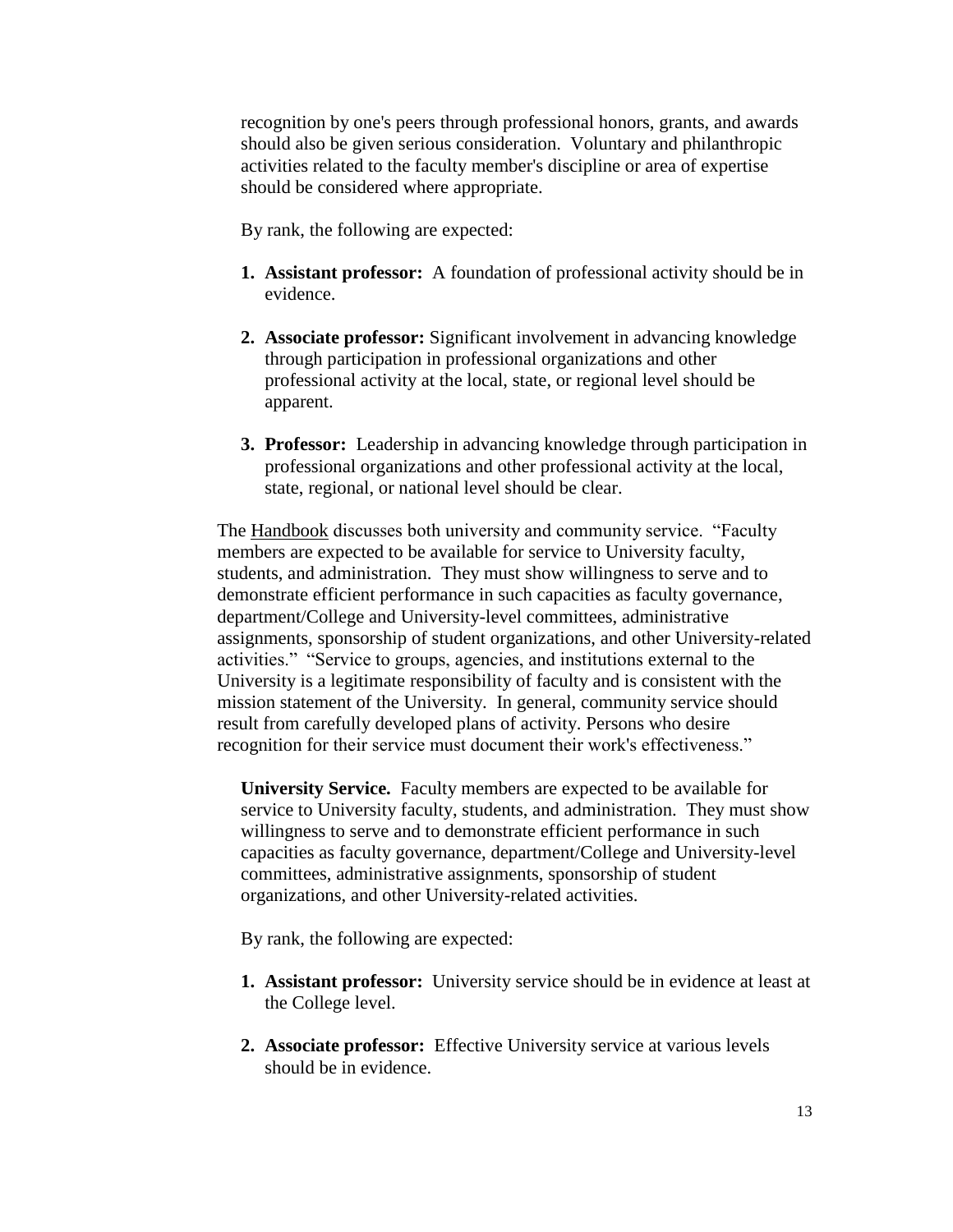- **3. Professor:** Effective leadership in University service at various levels should be in evidence.
- **Community Service.** Service to groups, agencies, and institutions external to the University is a legitimate responsibility of faculty and is consistent with the mission statement of the University. In general, community service should result from carefully developed plans of activity. Persons who desire recognition for their service must document their work's effectiveness.
- By rank, the following are expected:
- **1. Assistant professor:** The candidate should demonstrate activity within the University's continuing education area or membership and activity in local community and public service agencies, groups, and other organizations.
- **2. Associate professor:** The candidate should demonstrate effective community service at various levels.
- **3. Professor:** Leadership within local and regional groups should be in evidence.

Although teaching, service, and scholarship are all required of USI faculty members, under normal circumstances differences in emphasis will occur. For faculty seeking tenure, promotion, or both, the collective weight of the candidate's total contribution to the department, the university, the profession, and the community must be significant enough to warrant a positive recommendation. Where significant imbalance among teaching, scholarship/creative work, and service occurs, the candidate's contributions should reflect the concerns and objectives of the department, College, and university. For this reason, it is essential that the candidate's contributions be documented, that the connection between those contributions and an area's concerns and objectives also be documented (by the appropriate chairperson, director, dean, etc.), and that all such documentation be made available to all parties involved in a decision regarding tenure or promotion (committees, chairperson, dean, provost, etc.).

It is incumbent on the reviewers explicitly to communicate and document the extent to which the candidate meets criteria as set down by the Handbook and by this document. Should the candidate require assistance in some area, the reviewer(s) and candidate together will generate and document a plan for remediation.

## Note about Terminal Degrees

The terminal degree in most disciplines in the College of Liberal Arts is the Doctor of Philosophy (Ph.D.). In studio arts, creative writing, and performing arts, either a Ph.D. or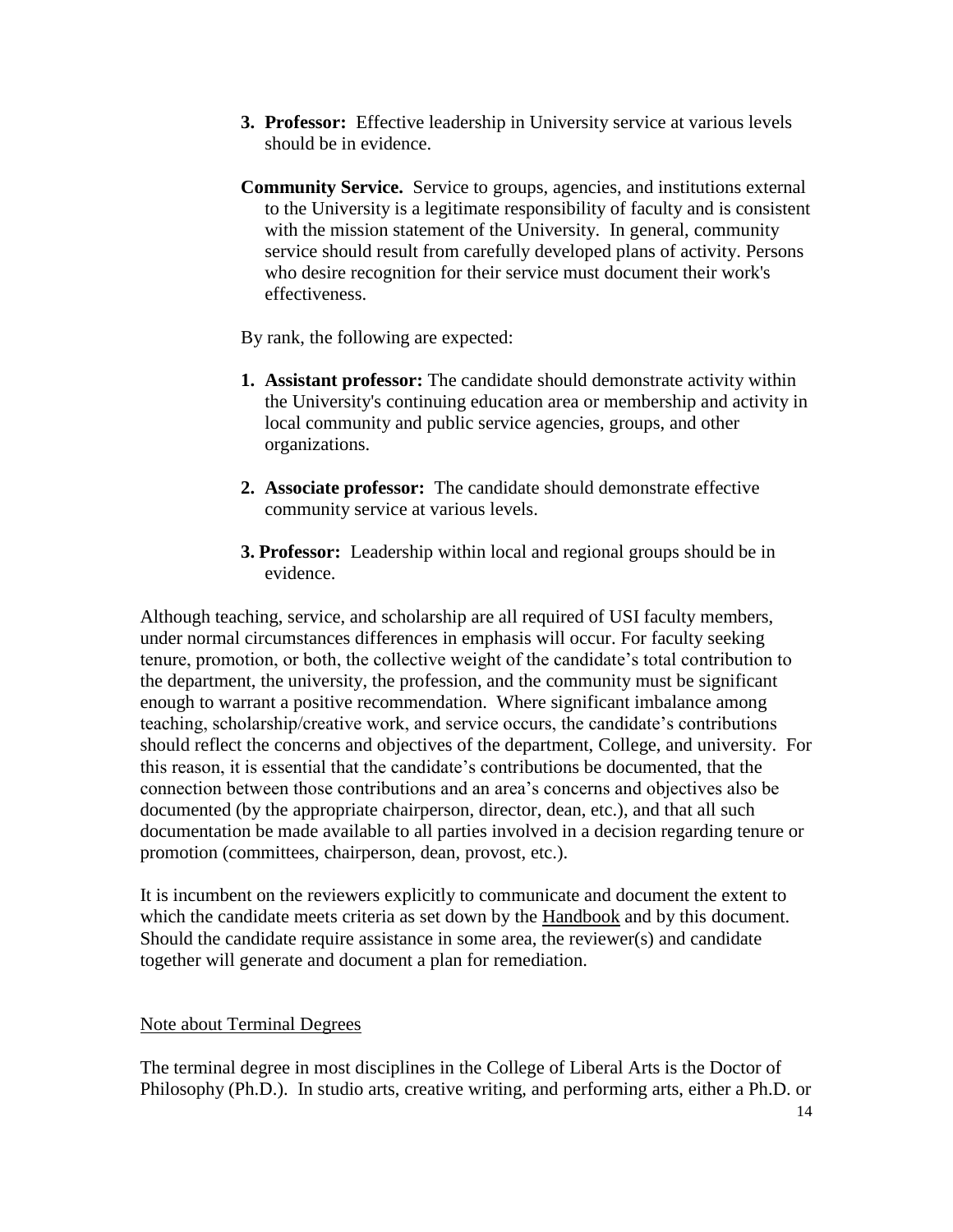a Master of Fine Arts (M.F.A.) is generally considered the appropriate terminal degree.

## **Materials for Evaluation**

In an evaluation system which emphasizes the candidate's self assessment, general agreement at the outset about what should be assessed, the materials appropriate to the assessment, and the process for conducting the assessment may have much benefit. Following, therefore, are recommendations regarding how each area might be interpreted and approached. In outline, these recommendations borrow heavily from Diamond's two books, *Preparing for Promotion and Tenure Review: A Faculty Guide* and *Serving on Promotion and Tenure Committees: A Faculty Guide* (copies of which are available in the College office). Although Diamond's books provide a convenient starting place for both candidates and reviewers, he is not the only educator to address such matters; individuals and committees may wish to consult other materials.

Candidates for re-appointment, tenure, and promotion have traditionally submitted documentary evidence in support of their assessment by faculty evaluation committees and the administration. Indeed, over the years the volume of these materials has, in some cases, grown to the point that they defy intelligent use and organization. Since a valuable criterion in establishing a candidate's strengths is his or her ability to distinguish what is merely incidental from what is truly important, candidates should be aware that outside their immediate peers, evaluation–both self evaluation and that of appropriate reviewers– is preferable to extensive documentation. For tenure and promotion, a personal essay, no more than 12,000 words, is recommended. The personal essay is followed by appendices with supporting materials divided according to teaching, scholarship/creative activity, and service. With the guidance of the department chairperson, the dean, and other faculty as appropriate, each candidate should strive to present a readable, representative sample of her or his career achievements. (Note that the page limit is a recommendation, not a requirement.) For reappointment, a shorter personal essay is appropriate.

Evaluators should caution themselves that neither the "heft" of a portfolio nor the quantity of documentation are the true test of its worth. Nor, except in the immediate department, should they expect to act as critics of work that lies outside their own field of expertise. Their primary role lies in discovering whether plans have been established and fulfilled.

The following pages offer criteria and examples to be used in evaluating the three main categories (teaching, scholarship and professional activity, university and community service). The examples are intended to be suggestive, not exhaustive. Some activities may belong in several categories but may only be represented in one, and, obviously, it would not be possible to list every activity that a faculty might appropriately engage in. It is up to the faculty member being evaluated to make the case for placing a particular activity within one or more categories.

## Teaching & Advising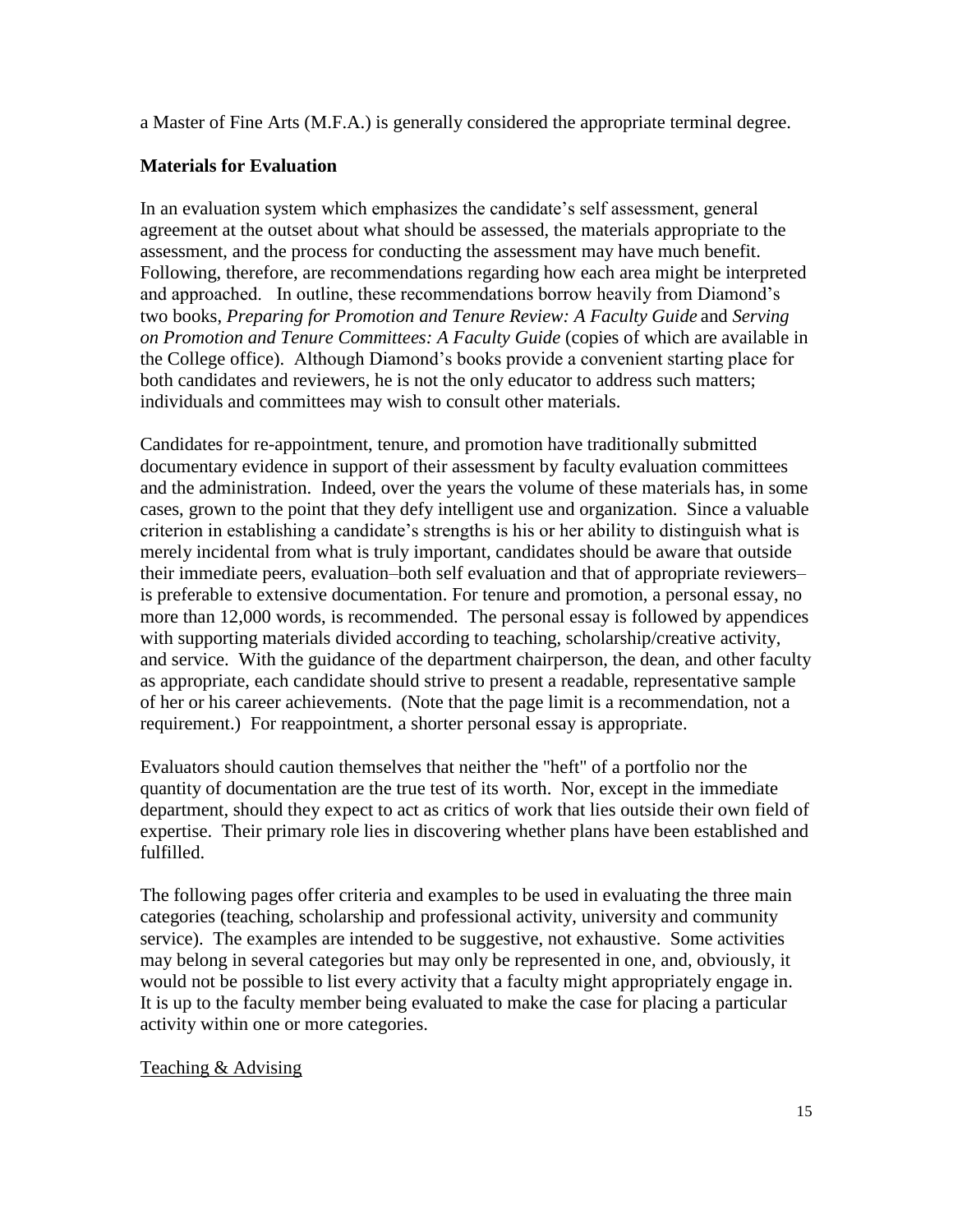It is true that legitimately-held but broadly-divergent opinions exist about what constitute the goals and the appropriate outcomes of good teaching. Is one's duty, for example, to "teach the subject" or to "teach the student"? When is a lecture approach valuable, and when is it not? To what degree does an awareness of learning styles shape what should go on in a classroom? To what degree is academic freedom concerned with these matters? These and other questions legitimately concern, and occasionally divide, faculty members and are the subjects of lively and often productive debates about the nature of the classroom experience. They may also provide the basis for disagreements among reviewers themselves and those under review.

In spite of the possibility of legitimate disagreements, faculty should be able to present, in the personal essay that accompanies the portfolio, a clear understanding of what they wish to achieve as teachers, the assumptions which undergird their approach, and the means to evaluate success in teaching. It is similarly incumbent on reviewers to be explicit with themselves and with the candidate in response–particularly if there is any disagreement among them.

The College also believes that good teaching requires participation with colleagues in the development of courses and curricula within the department (and between departments, when faculty are engaged in interdisciplinary teaching), willingness to participate in program assessment, and advising of students.

## *Examples*

In light of such considerations, the following list should help provide a basis for identifying qualities desirable in a teacher. The candidate should use them as he or she builds a case for positive evaluation. Important omissions should be noted by reviewers. This list is intended to be suggestive, not comprehensive.

- Advising
	- o Accessibility
	- o Communication skills
	- o Knowledge of University policies and procedures
- Appropriate student learning outcomes
- Attendance at workshops and conferences on teaching and learning
- Completion of in-service training and application of the training to courses
- Conducting seminars for the education of interns, graduating seniors, or professionals within the faculty member's area of expertise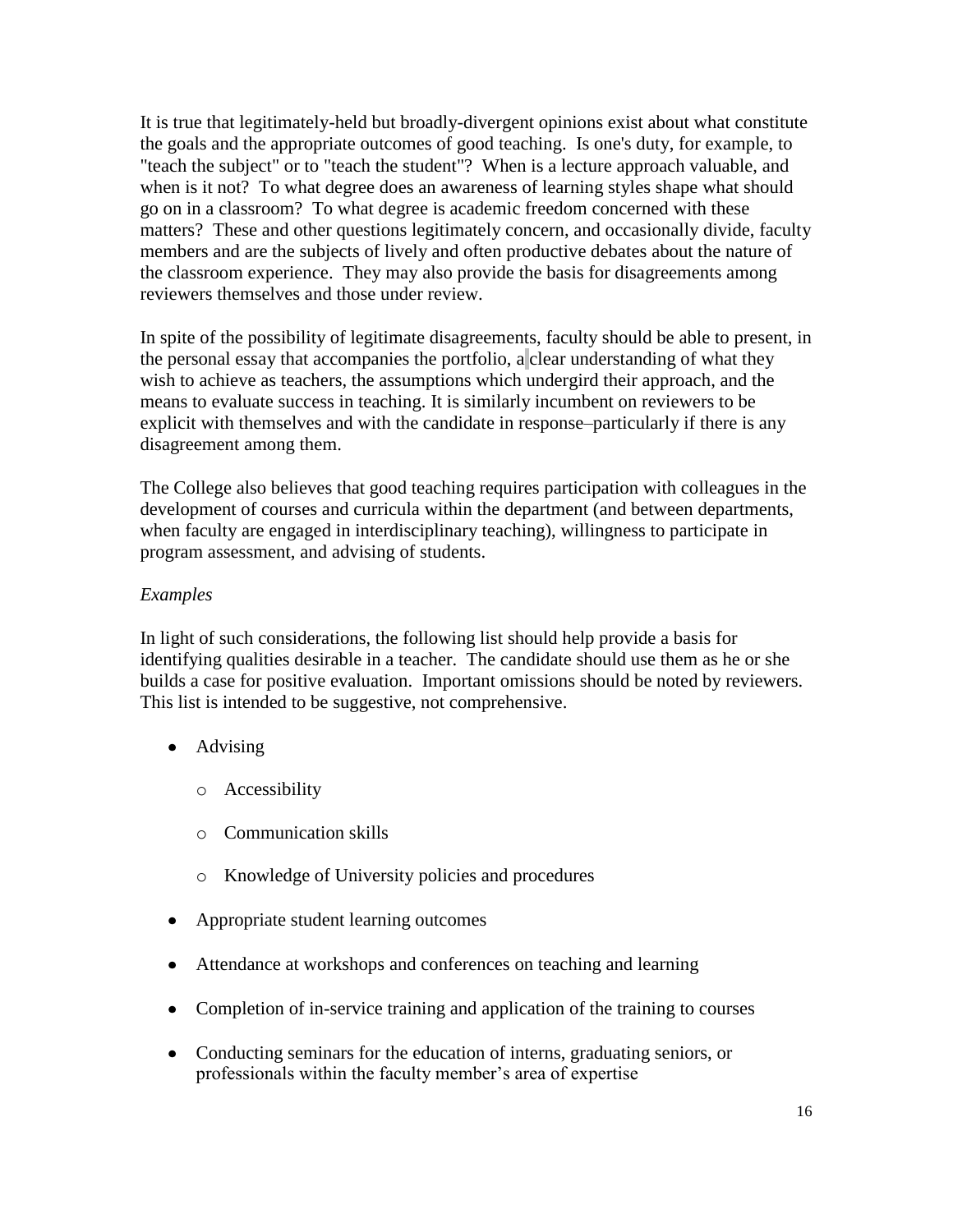- Creativity and flexibility in teaching methods and technologies
- Development of new courses and revision of existing courses  $\bullet$
- Effective communication with students  $\bullet$
- Enthusiasm for teaching
- Fairness and rigor in assessing student work  $\bullet$
- Guiding and monitoring interns, assisting in the transition of students to employment
- Interaction with colleagues in development of curriculum  $\bullet$
- $\bullet$ Interaction with students–both inside and outside the classroom
- Knowledge of subject matter and familiarity with pedagogy in the field  $\bullet$
- Organization of subject matter as reflected in such documents as syllabi and assignment sheets
- $\bullet$ Participation in and knowledge of course and curricular assessment

## *Assessment Materials*

- Advising survey
- Alumni surveys  $\bullet$
- Classroom observation by colleague(s) and/or department chair
- Course syllabi, lecture outlines, assignments, exams, or other course materials  $\bullet$
- Evidence of student achievement  $\bullet$
- Evidence of success of alumni
- Informal or unsolicited testimony of students should not be considered
- Other documentation by people appropriate to the evaluation process (students, faculty, alumni, etc.)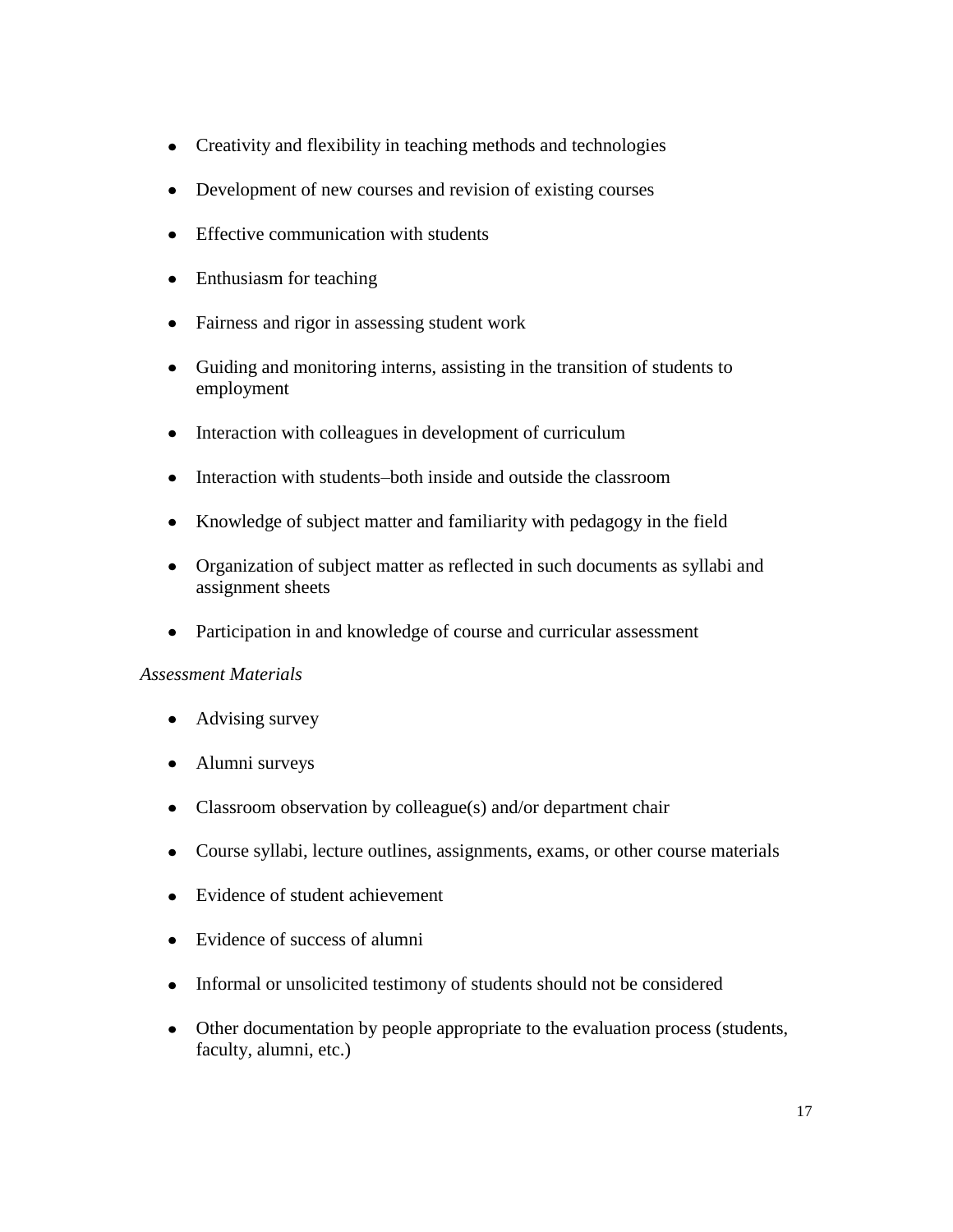- Other observations by colleague(s) and/or department chair
- Results of student evaluations of USI courses using the currently approved university-wide form (see Appendix C for discussion on student evaluations)
- Self- or departmentally-designed evaluation form

## Research, Creative Work, and Professional Activity

The Handbook is clear that research or creative activity is required for tenure and promotion and that it should contribute in an on-going way both to a faculty member's teaching and to the advancement of knowledge in her or his field. This activity may include what Boyer and his associates term the "scholarship of application" and "scholarship of pedagogy" as well as the more traditional scholarship of "discovery" and "integration."

Portfolio descriptions and listings on the curriculum vitae of research and creative work should clearly state and/or categorize whether and how this work has been evaluated by the relevant professional community. (For example, has it been reviewed by peers? Juried? Invited by a curator? Cited in other work?) There will be individual and departmental variations in the form of these products and in the types of appropriate professional review. Departments are encouraged to set their own standards, consistent with Handbook guidelines and approved by the dean, for quality and quantity of scholarship and creative work, and to define those professional communities relevant to the discipline.

The Handbook is also clear that faculty are to be involved "in organizations that stimulate and propagate knowledge in professional disciplines."

Following are examples of appropriate scholarly and professional activities, some of which are gathered from statements by professional organizations and elsewhere that may or may not fall within traditional guidelines. (This list is intended to be suggestive, not exhaustive). It is understood, however, that all such activities should fall clearly within the areas of the faculty member's academic training and professional expertise. The faculty member who offers any activity as counting toward the scholarship/creative activity requirement should provide in the personal essay an explanation of the activity and how it meets the criteria, taking special care to present the activity as part of a rational and on-going plan. This is not to discount the value of activities that occur as a result of serendipity, but the Handbook clearly calls for "a definite, continuous program of studies, investigations, or creative works."

- Attending/Presenting a paper/chairing a panel at an academic conference
- Creating a body of art work for a one-person or group exhibition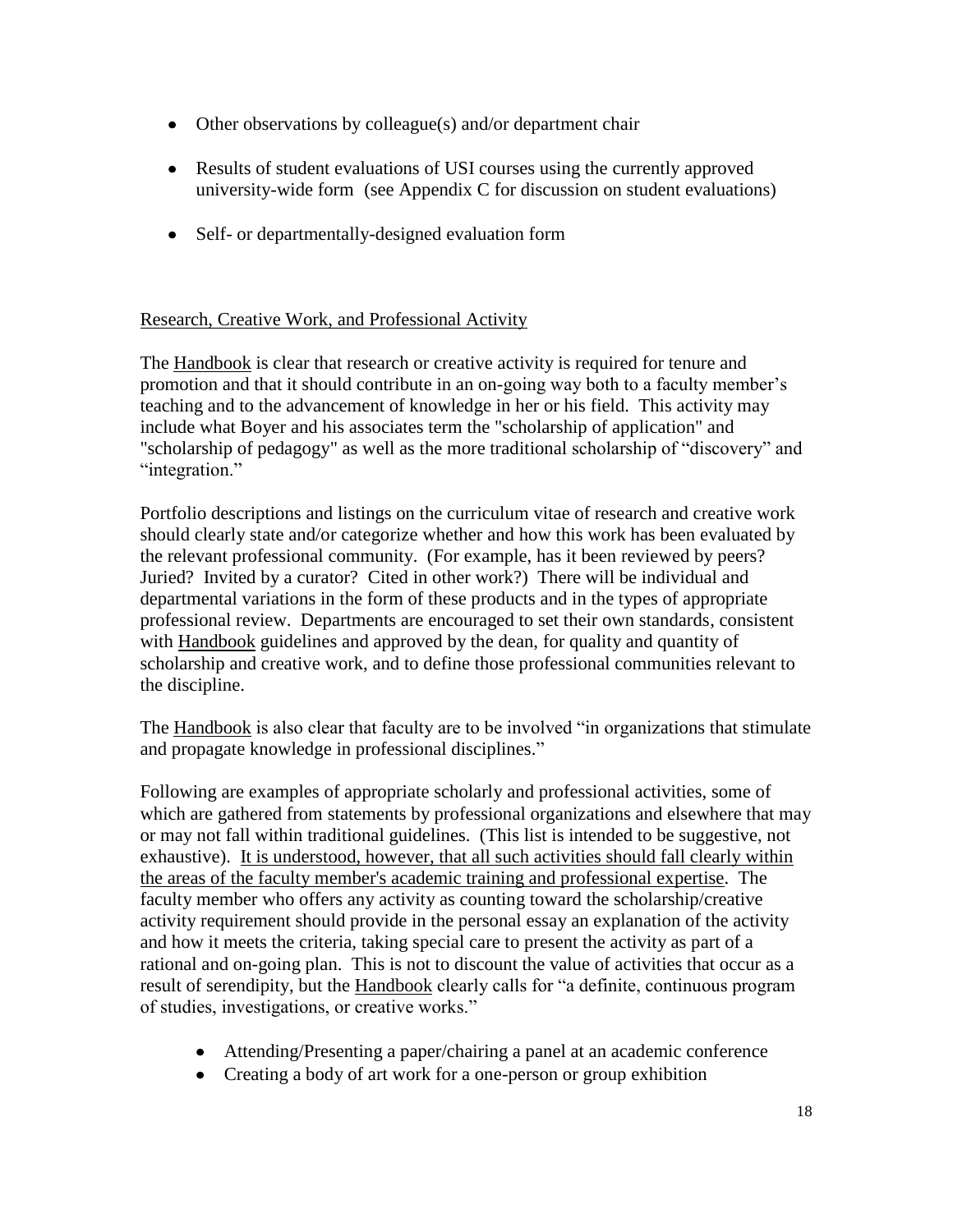- Conducting a workshop/symposium on a regional/national/international level
- Curating/Serving as a Juror for an art exhibition
- Demonstrating research or creative activity carried out over an extended period of time
- $\bullet$ Designing and conducting a musical production or concert
- Giving a public lecture at another university/museum/performing arts center
- Holding office or serving on committees in a professional organization
- Illustrating and writing a catalogue for an exhibition
- Participation in a juried show or other juried forum for creative work
- Presenting a teaching portfolio that emphasizes the scholarship of teaching the particular discipline. Under some circumstances, a teaching portfolio may be offered as peer-reviewed work.
- Presenting web-based materials (scholarly, creative, or teaching) designed for  $\bullet$ a professional audience. Under some circumstances, this material may be offered as peer-reviewed work or as professional service.
- Producing/directing a documentary film or video
- Professional consultation
- Providing direction/design/technical design or construction/performance in a theatrical production
- Publication of a book or monograph (compilation of essays, novel, poetry, play, biography, etc. and also textbooks, workbooks)
- Publication of articles in peer-reviewed, scholarly journals
- Publication of reviews (literary, theatrical, art, music, etc.) in scholarly and  $\bullet$ professional journals
- $\bullet$ Recognition by peers as signified by professional honors, grants, and awards
- Translation or edition of a text, previously published or unpublished
- Travel related to teaching and research
- Writing or producing materials for the mass media

## *Assessment*

Boyer suggests the following general guidelines (here slightly amended) for evaluating both traditional and innovative scholarship and creative work. These general criteria obviously need to be supplemented by more specific criteria as they pertain to each discipline. When no specific criteria exist, reviewers will have to inform themselves and rely on their own study and judgment in providing an estimate of value.

• Does the individual have clear goals?

For example, to what extent does the scholar state the basic purposes of his or her work clearly? Define objectives that are realistic and achievable? Identify important questions in the field? Have an adequate understanding of the time, cost, and materials for stated plans?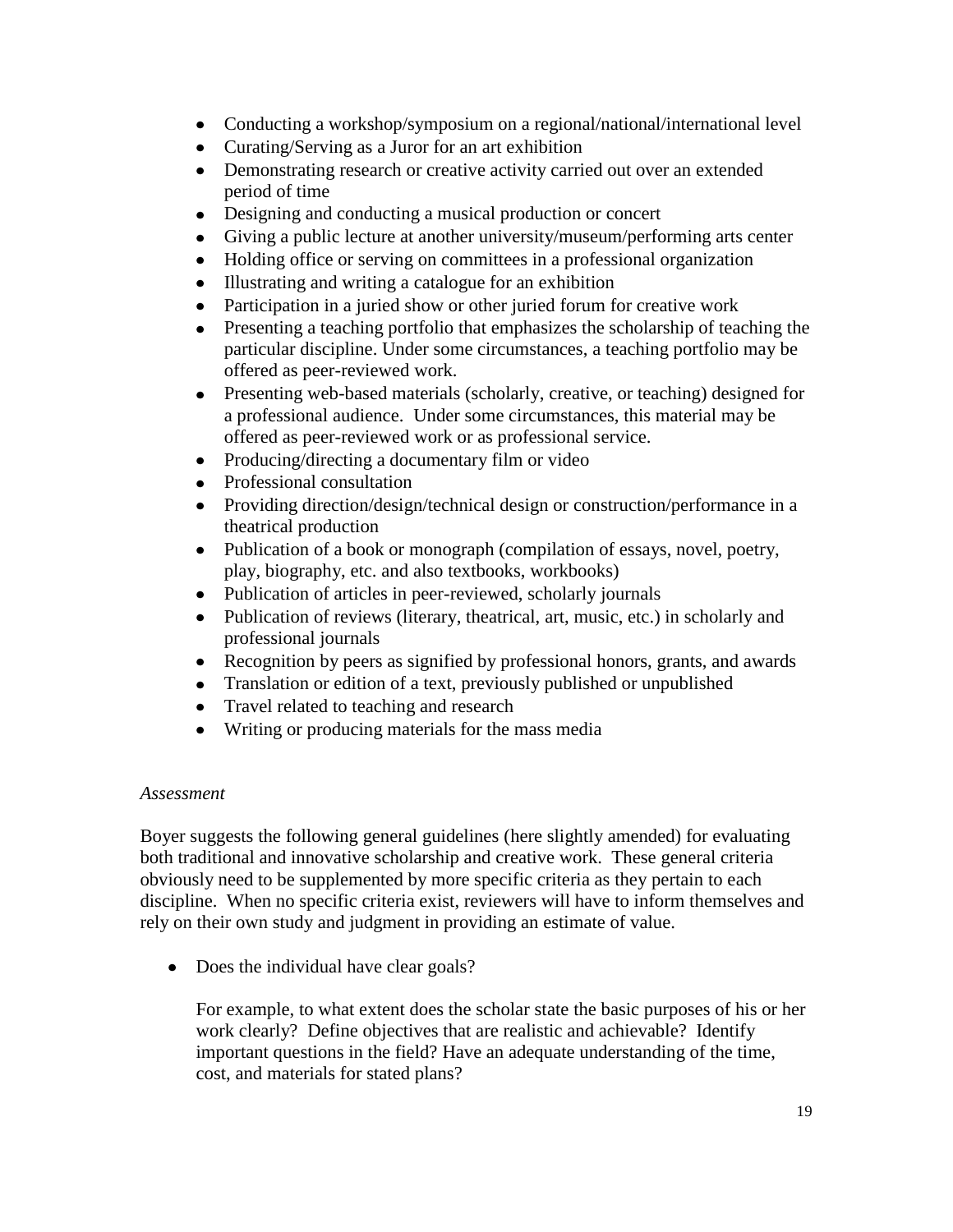• Does he or she exhibit adequate preparation?

For example, to what extent does he or she show an understanding of existing scholarship in the field? Bring the necessary skills to his or her work? Bring together the resources necessary to move the project forward? Define the extent of research realistically? Have a grasp of time, costs, travel, and technology necessary to accomplish proposed work?

• Does he or she use appropriate methods?

For example, to what extent does he or she use methods appropriate to the goals? Apply effectively the methods selected? Modify procedures in response to changing circumstances?

• Does he or she achieve significant results?

For example, to what extent does he or she achieve the goals? Does the work add consequentially to the field? Add a new dimension or represent "creative" development? Does it add to the quality apparent in USI publications, studios, and public forums? To student growth at USI and after graduation? Does it open additional areas for further exploration?

• Does he or she provide an effective presentation?

For example, to what extent does he or she use a suitable style and effective organization to present his or her work? Use appropriate forums for communicating work to its intended audiences? Present his or her message with clarity and integrity? Present the work in a suitable setting or venue as to size, aesthetic appeal, etc.

• Is the project followed by the faculty member's reflective critique?

For example, to what extent does he or she critically evaluate his or her own work? Bring an appropriate breadth of evidence to his or her critique? Use evaluation to improve the quality of future work?

## Service

The Handbook includes two types of service faculty members perform: University Service which includes such things as "departmental/College and University-level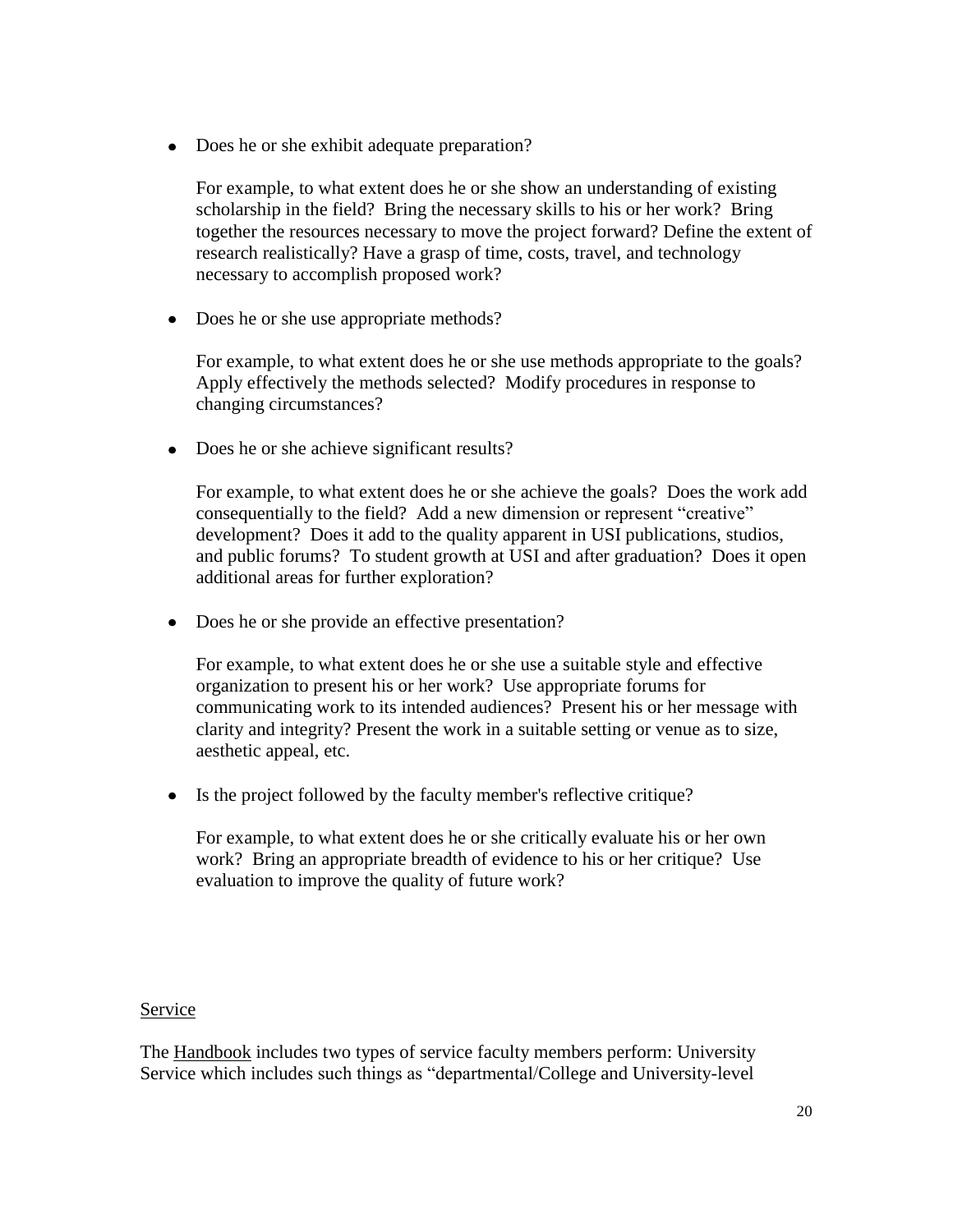committees, administrative assignments, sponsorship of student organizations, and other University-related activities"; and Community (or Public) Service which includes service to "groups, agencies, and institution external to the University," which must be consistent with the Mission Statement, and which must be documented as to the work's "effectiveness."

# *University Service*

Of the two, University Service is defined by the Handbook as mandatory: "Faculty members are expected to be available for service to University faculty, students, and administration. They must show willingness to serve and to demonstrate efficient performance in such capacities as faculty governance, department/College and University-level committees, administrative assignments, sponsorship of student organizations, and other University-related activities." Departmental service may be the best opportunity for new faculty members to display their commitment while service on University-wide committees may most effectively be accomplished by persons with tenure and/or in the middle to later years of their careers at USI. In any case, knowing that service plays a role in evaluation, candidates are urged to plan from the beginning to document service activities. In the case of University Service, this may require the collecting of materials from committee work or administrative assignments and describing their importance as well as the success of the outcome of the activity. Letters of reference or solicited observations and commentary by colleagues and/or department chairs or by other persons who are in a position to notice and evaluate the candidate's work may also be important.

## *Community Service*

Both Boyer and Diamond stress the importance of community service as central to the changes going on in "applied" scholarship nationwide. USI is not a "research" university, nor is it desirable that all universities aspire to that designation. It is, however, desirable that some institutions turn their efforts to service in support of the public good. Given USI's unique history and its relationship with Evansville, Region 13, and the state, this view of service should be acknowledged (and is through the Mission Statement) and suitably rewarded here.

The evaluation of service is an emerging field, and in developing our thinking we have borrowed heavily from a publication by the University of Illinois, *A Faculty Guide for Relating Public Service to the Promotion and Tenure Review Process*.

Although the forms can be diverse, community service activities share the following four distinguishing characteristics.

- They contribute to the public welfare or the common good.
- They call upon faculty members' academic and/or professional expertise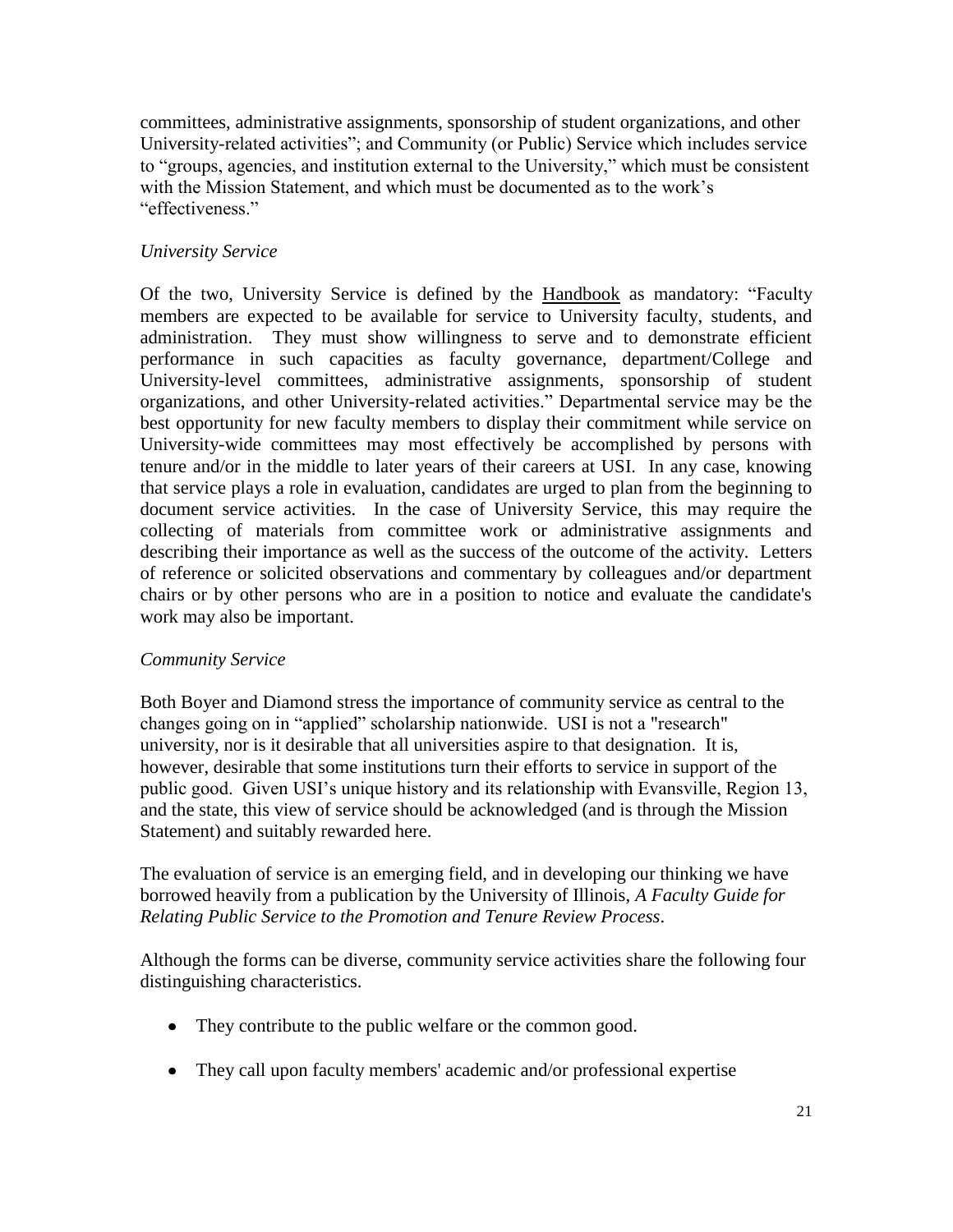- They address or respond to real-world problems, issues, interests, or concerns.
- They are capable of being documented and evaluated.

Examples of Community Service Activities

The diversity of external needs as well as faculty training and experience leads to many different forms of service. To the extent that they are in keeping with all four of the previously stated characteristics, the following activities are examples of how faculty members, through their academic or professional expertise, can contribute to the public good while directly addressing real-world problems, issues, interests, or concerns.

- Act as expert witnesses.
- Assist neighborhood organizations.
- Conduct studies on specific problems brought to one's attention by indi- $\bullet$ viduals, agencies, or businesses.
- $\bullet$ Consult with town, city, or county governments; schools, museums, parks, and other Public institutions; companies; groups; or individuals.
- Engage in economic and community development activities.  $\bullet$
- Engage in informational activities (seminars, conferences, and institutes) that address public-interest problems, issues, and concerns and that are aimed at either general or specialized audiences such as practitioner or occupational groups.
- Evaluate programs, policies, or personnel for agencies.  $\bullet$
- Give presentations or performances for the public.  $\bullet$
- $\bullet$ Make research understandable and usable in specific professional and applied settings.
- Participate in collaborative endeavors with Colleges, industry, or civic  $\bullet$ agencies.
- Participate in governmental meetings or on federal review panels.  $\bullet$
- Provide continuing education.  $\bullet$
- Provide expertise to the media.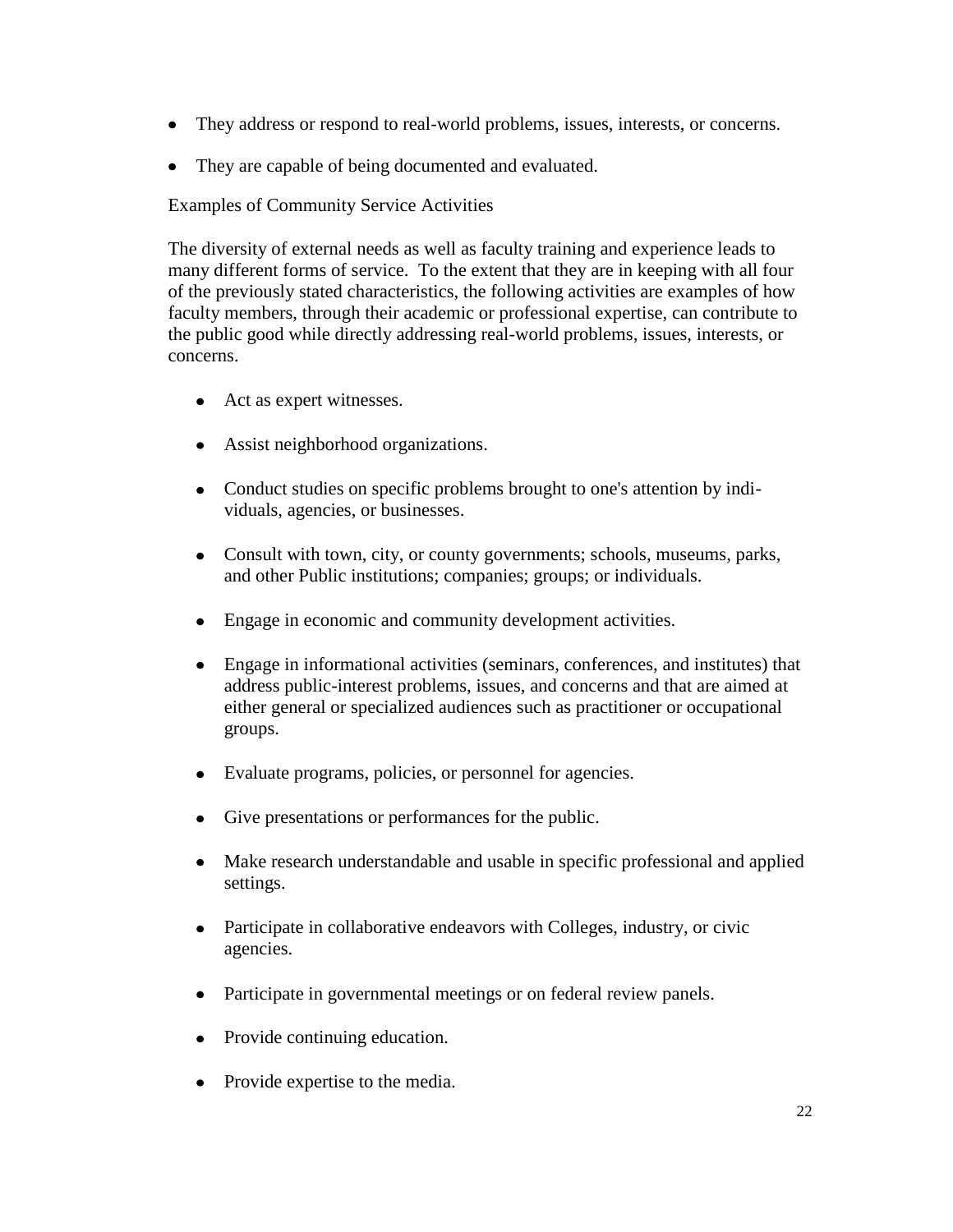- $\bullet$ Provide public policy analysis for local, state, national, or international governmental agencies.
- $\bullet$ Publication of articles for the popular press or other media (magazines, newspapers, television/radio, editorials, advertisements, public service announcements).
- Test concepts and processes in real-world situations.  $\bullet$
- Testify before legislative or congressional committees.  $\bullet$
- Write for popular and nonacademic publications, including newsletters and magazines directed to agencies, professionals, or other specialized audiences.

#### Evaluating Community Service

The following questions and observations pertain to how community service activities relate to a faculty member's professional life.

- Do the service efforts draw upon the faculty member's disciplinary or  $\bullet$ professional expertise?
- To what extent do the activities represent potential new interpretations and  $\bullet$ applications of knowledge for use in specific settings?
- Is there potential for the activities to generate new research questions or make  $\bullet$ more understandable the current body of knowledge?
- Does the outreach activity make an impact on public policy or on the  $\bullet$ improvement of practice among professionals?
- Documentation of the impact of service activities and their contributions to  $\bullet$ professional improvement may be the most potent single manner in which comments by professionals can support the case in the review process.
- $\bullet$ Faculty members from other institutions or professionals in other fields may represent a valuable source of evidence regarding the excellence of faculty members' community service efforts and related scholarly endeavors.
- $\bullet$ The qualifications of persons asked to comment upon leadership in the field or contributions to theory through community service efforts should be made explicit in reviewers' comments on public service activities.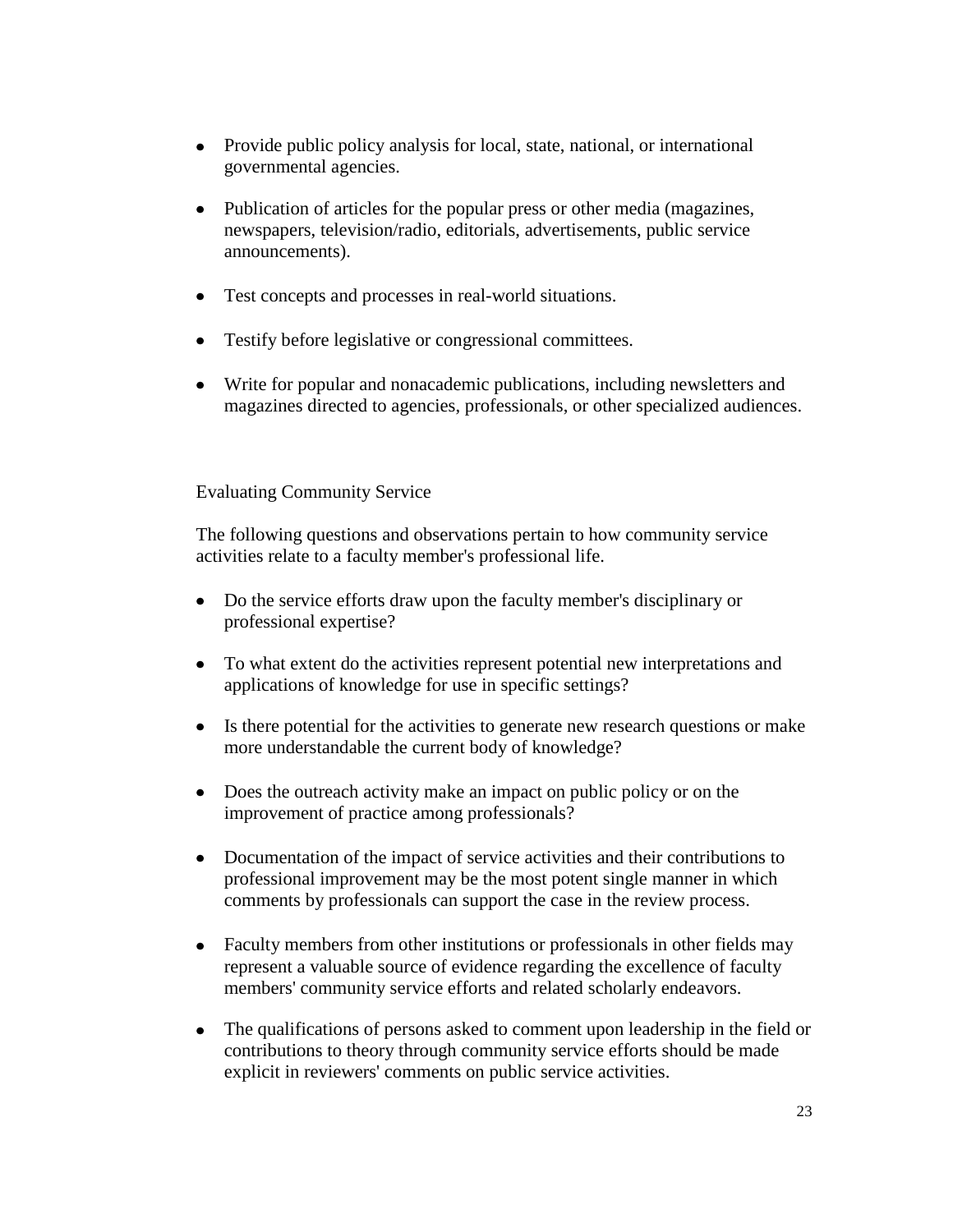## **Note On Grants**

For purposes of evaluation, the writing of grants should be considered in relation to the activity (teaching, service, or research, creative activity, or professional activity) for which the grant was written.

## **Introduction to the First (1998) Edition**

The College of Liberal Arts is a large and diverse academic enterprise whose faculty engages productively in a wide range of scholarly and professional activities, not all of them as fully understood or accepted as they should be by traditional academic standards. To respond to this situation, acting at the request of the Faculty Senate, the College has undertaken to clarify and extend its thinking with regard to evaluation of full-time faculty members particularly for re-appointment, tenure, and promotion.

A variety of materials were consulted in the preparation of this document [first edition]: the USI Handbook, The Mission Statement of the University, statements provided by departments as well as materials developed nationally by individual disciplines, their professional organizations, and accrediting agencies. The committee has especially sought to consider and respond to publications by Boyer and others in publications of the Carnegie Endowment for the Advancement of Teaching and by Robert Diamond and others (and brought to campus by Diamond during his visit in Fall, 1997). The thrust of these publications has been to redefine scholarship and professional activity in ways that take into account the broader roles that professionals engage in today, the changes that may occur in faculty members' careers over time, and the broader range of institutions– USI included–in which such activities take place. Because USI is not only a new institution but also, in many ways, a new *type* of institution with a different mission and a changing mix of faculty, it is important that we consider these discussions if we are to be inclusive, practical, and fair.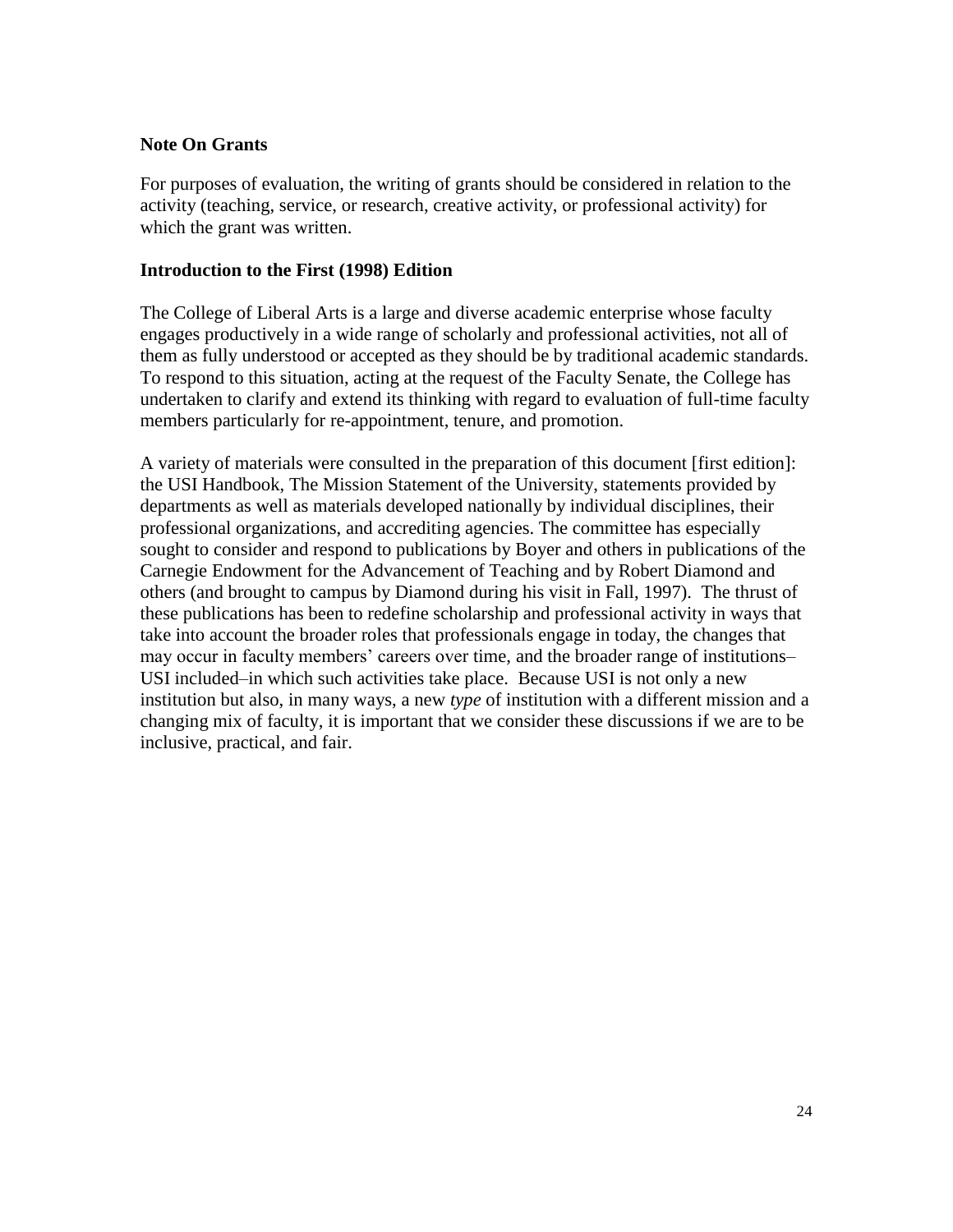#### APPENDIX A

## **III. FACULTY AND ACADEMIC POLICIES**

#### **DUTIES AND RESPONSIBILITIES OF FACULTY MEMBERS**

*In this section of the faculty handbook the designation "faculty member" should be interpreted to include members of the teaching faculty, academic administrators, their staff having teaching responsibilities, and individuals classified as librarians. The term "teaching faculty" specifies only faculty members whose primary duties include teaching.* 

Each faculty member of the University of Southern Indiana is considered to be an officer of a public educational institution, a member of a learned profession, and a citizen of the community. As an officer in the University, the faculty member is expected to abide by the established policies, rules, and regulations for the operation of the University and the conduct of its instructional programs; to participate in and contribute to the development and improvement of educational services within the scope of the accepted purposes of the University (See Mission Section for Mission Statement of the University); to perform assigned duties to the best of one's ability; and to be concerned about the educational welfare and achievement of the students. As a member of a learned profession, the faculty member should continuously endeavor to improve scholarly attainments; should participate in appropriate organized professional activities; and should contribute, through research, teaching, and service, to the expansion of knowledge and the advancement of learning. As a citizen, the faculty member will accept and uphold the principles and ideals of American democracy and will assume the duties and obligations of all citizens in promoting the general welfare in the community, state, and nation. Personal conduct and relationships with students and colleagues should conform to the accepted ethics of the academic profession and will be judged by the highest standards of personal integrity and moral behavior.

#### **ACADEMIC APPOINTMENT, PROMOTION, AND TENURE**

#### **I. Teaching Faculty**

A strong faculty possesses a diversity of skills, academic preparation, and experience. In general, however, when making judgments about initial appointments, tenure recommendations, and promotions, members of the teaching faculty, chairs, and administrators should consider achievements in the following basic areas: 1) teaching, 2) scholarship and professional activity, and 3) service.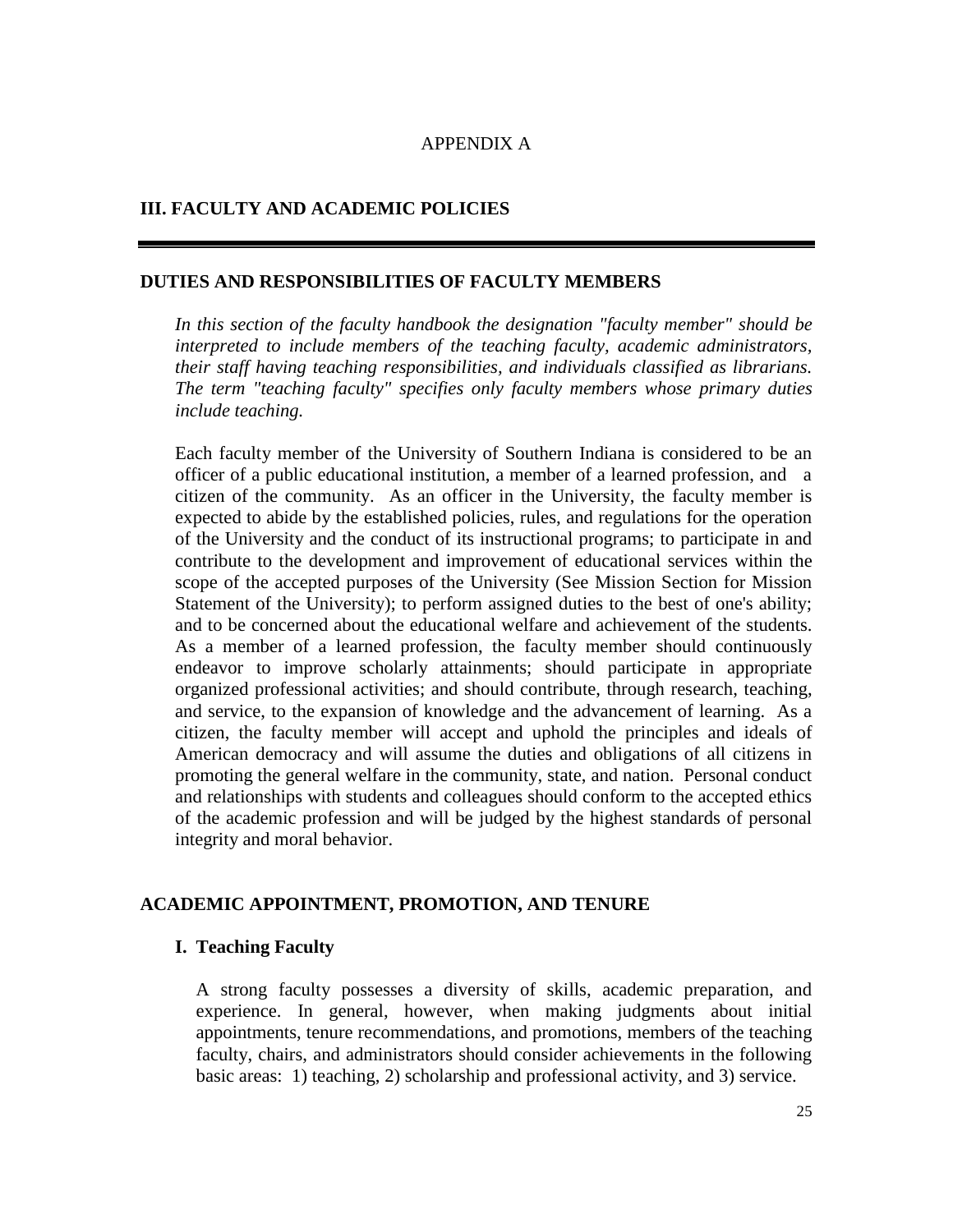## **A. Teaching**

Teaching occupies a central position among academic duties. Generally, teaching responsibilities consume the greatest amount of faculty energies and provide the primary arena to display faculty scholarship. Quality teaching, therefore, is the most important element in evaluation of teaching faculty. In order for candidates to be considered for promotion, their teaching performance must be viewed as satisfactory by students, colleagues, and administrators with respect to preparation, relevance to subject matter, and organization of material. Applicants for promotion to associate professor and professor must provide evidence that efforts beyond caretaker administration occur in those courses for which he has primary responsibility. Moreover, effective teaching assumes intellectual competence and integrity, creative pedagogical techniques that stimulate and direct student learning, cooperation with students and colleagues, and scholarly inquiry which results in constant revision of courses and curricula consistent with new knowledge. It is further understood that teaching includes effective academic advising.

As evidence of accomplishment in teaching, faculty members should present such items as pedagogical materials including course syllabi and lecture outlines; summaries of anonymous student evaluations taken in class; letters of citation from colleagues or supervisors who visited their classes, observed their teaching in other ways, or taught the same students in subsequent courses; and the record of success of former students in graduate and professional schools and in subject-related careers.

In addition to continued growth in knowledge of subject matter, by rank the following are expected:

- **1. Assistant professor:** Teaching performance should be supported by demonstrable evidence of development in pedagogical techniques, cooperation with students and colleagues, and scholarly inquiry.
- **2. Associate professor:** Teaching performance should be supported by demonstrable evidence of continuing development of pedagogical techniques, cooperation with students and colleagues, and independent scholarly inquiry as reflected in the revision of course content.
- **3. Professor:** Teaching performance should be supported by demonstrable evidence of continuing development of creative pedagogical techniques and significant cooperation with students and colleagues, supported by continuing scholarly inquiry through which new knowledge affects course and curricular revision.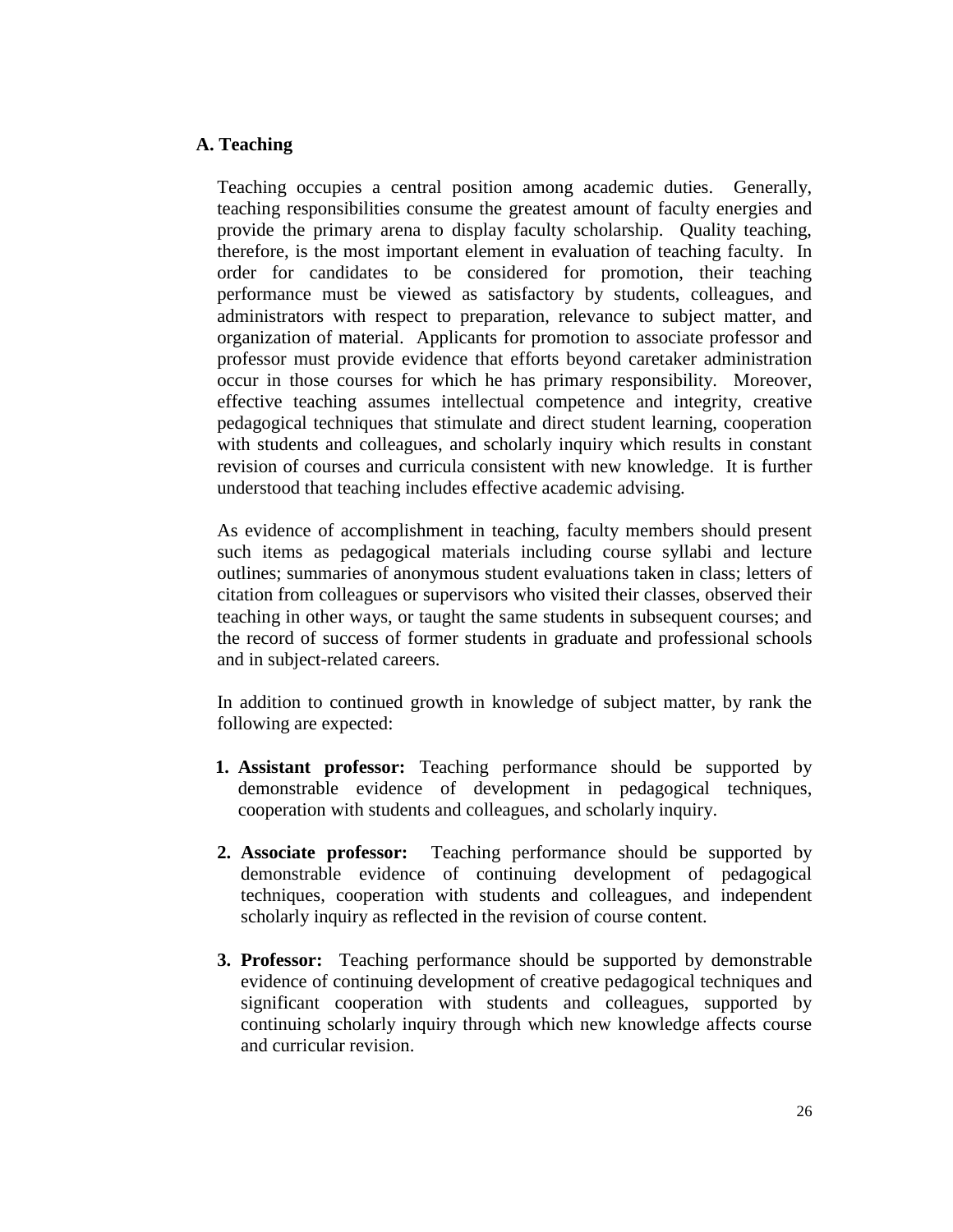## **B. Scholarship and Professional Activity**

**Scholarship.** Scholarship is the foundation for teaching and professional activity. Completing graduate programs, independent research, and creative works not only contribute to faculty members' knowledge within their teaching fields, but also permit them to become productive scholars among their peers in learned and professional societies. Therefore, the pursuit of a definite, continuous program of studies, investigations, or creative works is essential.

Remembering that quality of scholarly production is considered more important than mere quantity, candidates should demonstrate such evidence as completed graduate or post-doctoral programs; research activities leading to participation in and papers presented to professional meetings and the publication of articles and books; creative works of literature, art or invention which result in publications, exhibits, and patents; and the receipt of professional honors, grants, and awards.

In addition to continued growth in knowledge of subject matter by rank the following are expected:

- **1. Assistant professor:** Academic preparation should be sufficient for progress in teaching, independent scholarship, and creative work.
- **2. Associate professor:** The production of scholarly or creative works should be of sufficient merit to gain local, state, or regional recognition.
- **3. Professor:** The production of scholarly or creative works should be of sufficient merit to gain state, regional, or national recognition.

**Professional Activity.** Active participation in organizations that stimulate and propagate knowledge in professional disciplines is an essential ingredient to professional growth and development. Therefore, evidence of membership; committee service; offices held in professional organizations; and experience in organizing and assisting in conferences, workshops, and seminars are principal criteria to be considered for faculty promotion. Professional consultation; travel related to teaching and research; and recognition by one's peers through professional honors, grants, and awards should also be given serious consideration. Voluntary and philanthropic activities related to the faculty member's discipline or area of expertise should be considered where appropriate.

By rank, the following are expected:

**1. Assistant professor:** A foundation of professional activity should be in evidence.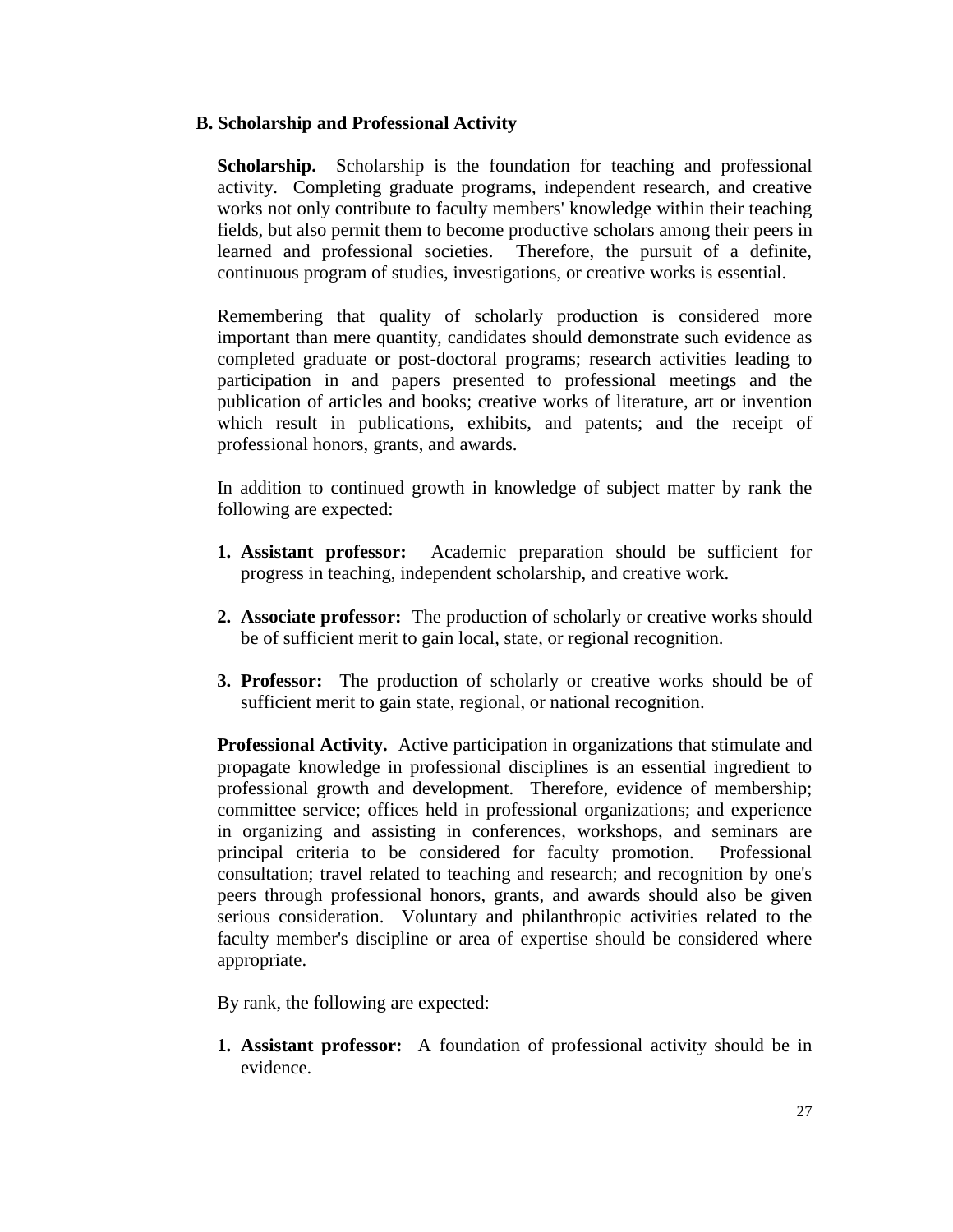- **2. Associate professor:** Significant involvement in advancing knowledge through participation in professional organizations and other professional activity at the local, state, or regional level should be apparent.
- **3. Professor:** Leadership in advancing knowledge through participation in professional organizations and other professional activity at the local, state, regional, or national level should be clear.

## **C. Service**

**University Service.** Faculty members are expected to be available for service to University faculty, students, and administration. They must show willingness to serve and to demonstrate efficient performance in such capacities as faculty governance, department/College and University-level committees, administrative assignments, sponsorship of student organizations, and other University-related activities.

By rank, the following are expected:

- **1. Assistant professor:** University service should be in evidence at least at the College level.
- **2. Associate professor:** Effective University service at various levels should be in evidence.
- **3. Professor:** Effective leadership in University service at various levels should be in evidence.
- **Community Service.** Service to groups, agencies, and institutions external to the University is a legitimate responsibility of faculty and is consistent with the mission statement of the University. In general, community service should result from carefully developed plans of activity. Persons who desire recognition for their service must document their work's effectiveness.

By rank, the following are expected:

- **1. Assistant professor:** The candidate should demonstrate activity within the University's continuing education area or membership and activity in local community and public service agencies, groups, and other organizations.
- **2. Associate professor:** The candidate should demonstrate effective community service at various levels.
- **3. Professor:** Leadership within local and regional groups should be in evidence.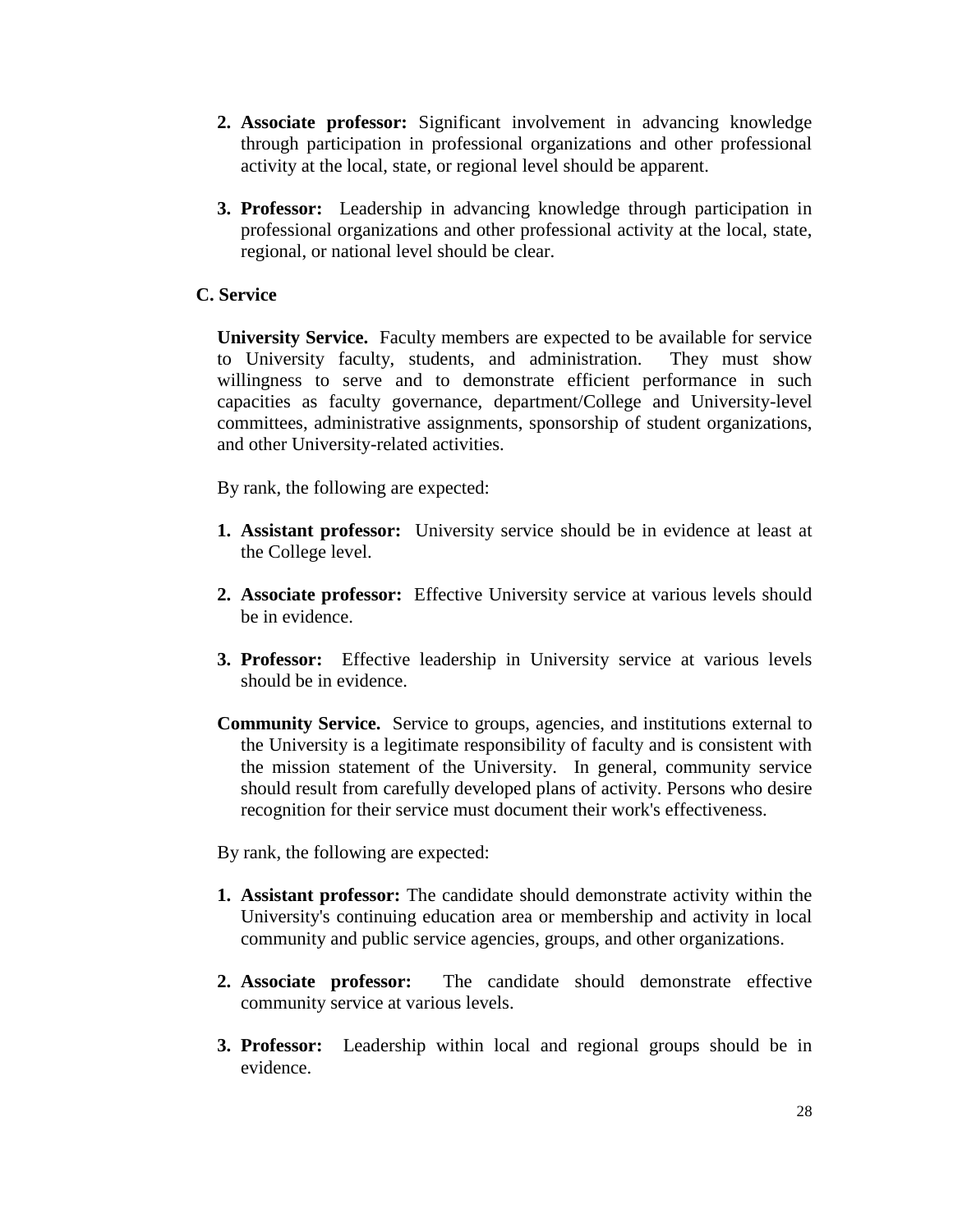## **D. Promotion Criteria**

Criteria and requirements listed below should guide all concerned with academic promotions. Mere attainment of these conditions does not, in itself, automatically justify promotion.

To be eligible for promotion to a higher rank, at the time of application, one must ordinarily meet minimum requirements described below. Except under extraordinary circumstances, the following criteria should be fulfilled before eligibility for promotion is considered. (Eligibility suggests when candidates may be considered for promotion.)

Ordinarily faculty members serving a probationary period may not submit applications for promotion until the final year of probation.

## **1. Instructor to Assistant Professor**

- a. Quantitative Criteria
	- i. Should attain three years of teaching experience in rank.
	- ii. Should complete 30 semester hours of graduate work beyond the master's degree, or the equivalent, in an area relevant to the teaching assignment.
	- iii. Should have at least five years of teaching experience or equivalent professional experience.
	- iv. Should have taught at the University of Southern Indiana at least three years.
	- v. Shall be eligible for promotion the academic year following completion of the doctorate or terminal degree.
	- vi. Faculty members serving without tenure may not apply for promotion until the final year of non-tenure.
- b. Qualitative Criteria
	- i. Should meet criteria for Assistant Professor in teaching, scholarship/professional activity, and service.
	- ii. Should have positive recommendations for promotion from the appropriate department and/or College committees, department chair, and dean.

#### **2. Assistant Professor to Associate Professor**

- a. Quantitative Criteria
	- i. Should have attained an earned doctorate or terminal degree.
	- ii. Should have attained four years in rank.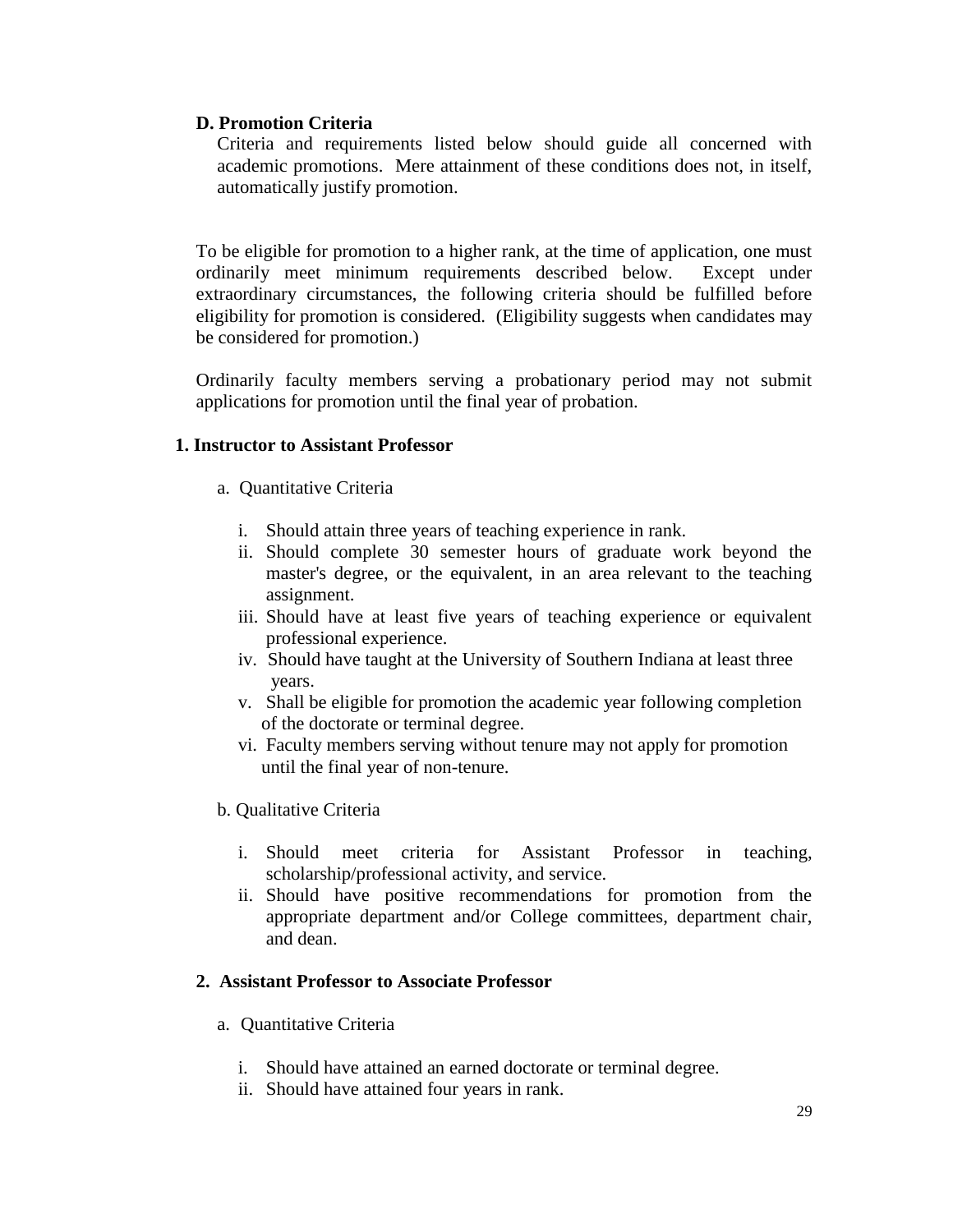- iii. Should have attained ten years in rank and completed 60 semester hours of graduate work beyond the master's degree, or equivalent, in areas relevant to the teaching field if the doctorate or terminal degree has not yet been earned.
- iv. Should have at least five years of teaching experience or equivalent professional experience.
- v. Should have taught at the University of Southern Indiana at least three years.
- vi. Should have received or be eligible to receive tenure.
- b. Qualitative Criteria
	- i. Should meet criteria for Associate Professor in teaching, scholarship/professional activity, and service.
	- ii. Should have positive recommendations for promotion from the appropriate department and/or College committees, department chair, and dean.

## **3. Associate Professor to Professor**

- a. Quantitative Criteria
	- i. Should have attained an earned doctorate or terminal degree.
	- ii. Should have attained four years in rank.
	- iii. Should have at least ten years of teaching experience or equivalent professional experience.
	- iv. Should have taught at the University of Southern Indiana at least three years.
	- v. Should have held the doctorate or other terminal degree at least six years.
	- vi. Should have received or be eligible to receive tenure.
- b. Qualitative Criteria
	- i. Should meet criteria for Professor in teaching, scholarship/professional activity, and service.
	- ii. Should have positive recommendations for promotion from the appropriate department and/or College committees, department chair, and dean.

## **TYPES OF APPOINTMENT AND TENURE POLICY**

## **Appointments**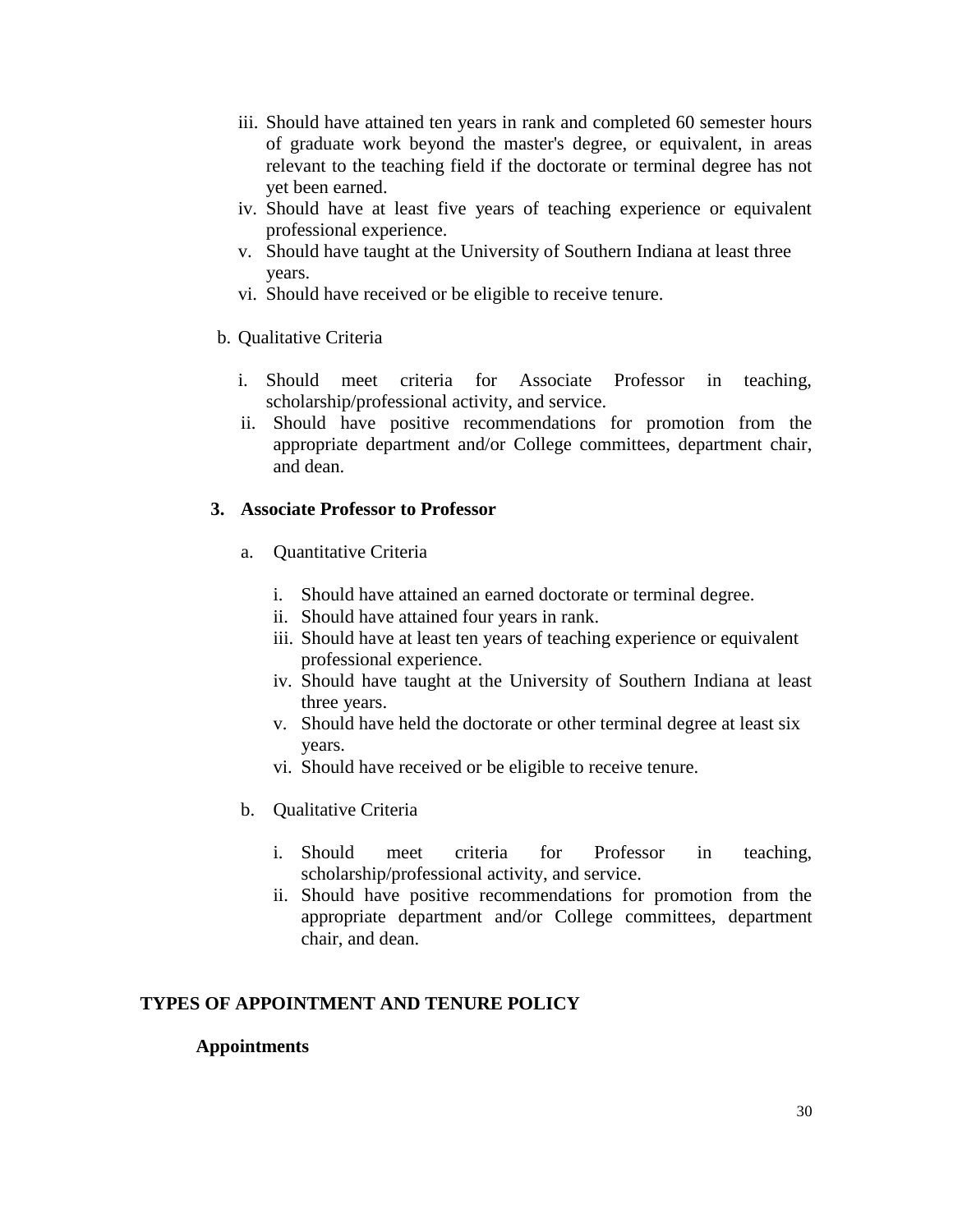Classification of full-time teaching faculty appointments. Faculty members may be appointed as either regular or contract faculty.

# **I. Regular Full-time Teaching Faculty**

A. Regular full-time members of the teaching faculty appointed to serve in regular full-time assignments are:

- 1. Tenured or eligible for tenure upon the completion of all general requirements as stated in approved departmental, College, and University policies and all specific requirements as stated in the initial letter of appointment;
- 2. Eligible for all privileges extended by the University to regular fulltime faculty, including employee benefit programs as described in the letter of appointment;
- 3. Eligible for full participation in the affairs of the total University, of its component institutions (e.g., Faculty Senate and its councils and committees), and of its departments and administrative units in accordance with University policy;
- 4. Eligible for academic promotion in accordance with departmental, College, and University policies; and
- 5. Given assignments which are recommended by departmental chairs or supervisors and which are in accordance with policies found in the *University Handbook.*
- B. Ranks which may be assigned include the following:

**Instructor.** The instructor normally holds at least the master's degree. Faculty members who hold the rank of instructor shall not be eligible for consideration for continuous appointment until they are changed to a regular faculty appointment and complete three years of probationary service at the rank of assistant professor. They shall, however, be eligible for annual term appointments.

**Assistant Professor.** Persons with an earned doctor's degree but little or no professional experience are usually appointed to the rank of assistant professor. The assistant professor who does not hold the doctorate must have completed at least one full academic year of graduate work toward a doctor's degree and must have had significant professional experience. In very exceptional cases, clearly distinguished achievement may be accepted as a substitute for the additional year of graduate work.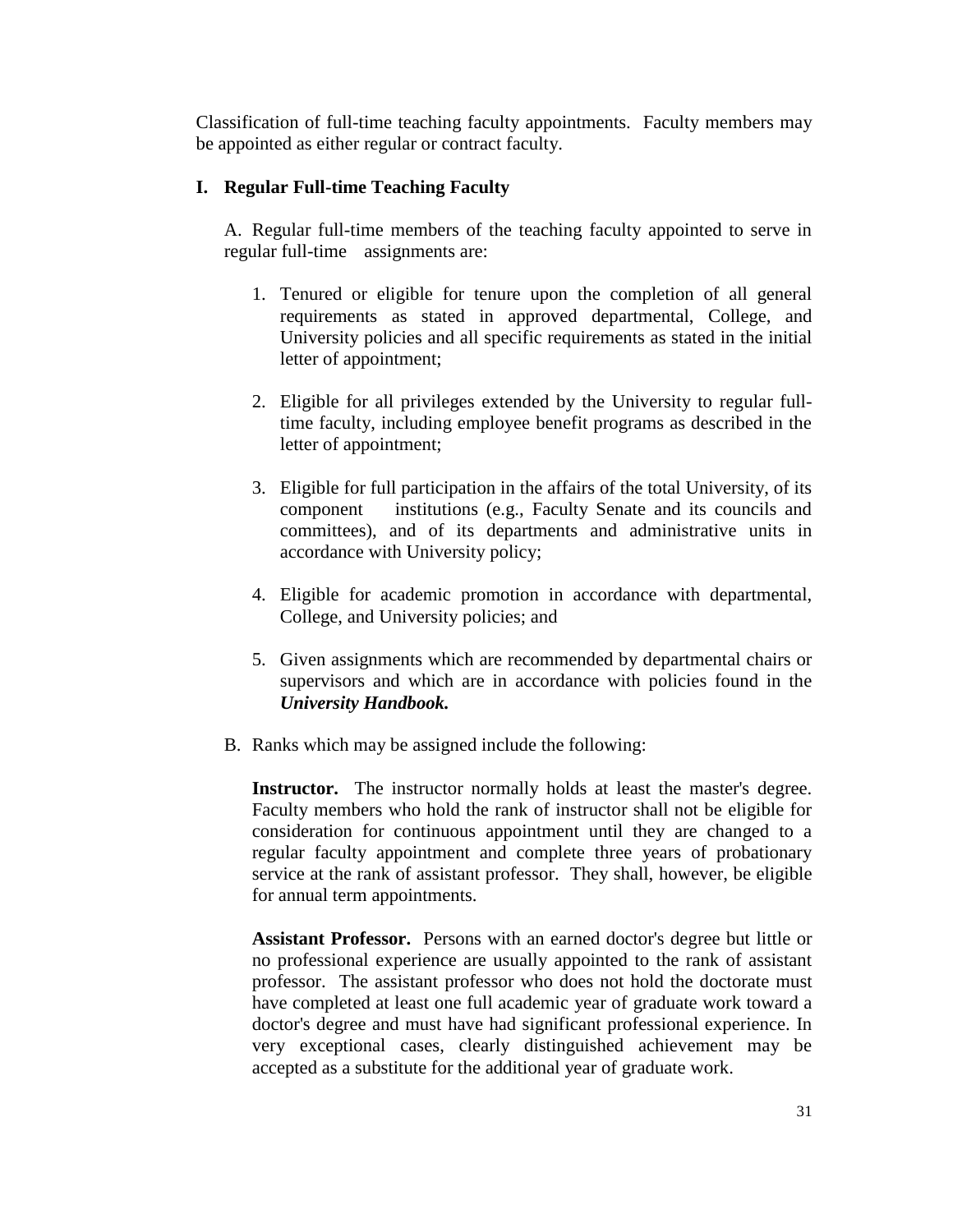**Associate Professor.** The associate professor holds an earned doctor's degree and has had significant professional experience. In very exceptional cases, associate professorship may be granted to one without the doctorate.

**Professor.** The professor holds an earned doctor's degree and has had extensive professional experience. In very exceptional cases, full professorship may be granted to one without the doctorate.

- 1. Contract Teaching Faculty
	- A. Members of the teaching faculty appointed to serve in specified temporary assignments. These may be for one semester or an academic year and may be either on a part-time or full- time basis contract teaching faculty are:
		- 1. Eligible to receive, but not entitled to expect, renewal of appointments following the expiration of their current appointments;
		- 2. Given assignments which are recommended by department chairs or supervisors and which are in accordance with policies found in the *University Handbook*;
		- 3. Eligible, if contract full-time teaching faculty, to participate with voting rights in the departmental or area governance system by invitation of a majority of the regular members of the unit; and
		- 4. Persons appointed on contract as part-time, lecturers, visiting appointees, and adjunct appointees are not considered members of the voting faculty as defined in Article I of the Faculty Constitution.
	- B. Contract faculty are accorded the following privileges:
		- 1. Full-time contract faculty, may participate in the staff benefit programs of the University as stated in Section C of the *University Handbook.*
		- 2. Part-time contract faculty assigned to teach seven or more semester hours in each semester on an academic year appointment, may participate in the staff benefit programs of the University as stated in Section C of the *University Handbook*.
		- 3. Part-time contract faculty employed on a semester by semester basis or academic- year faculty who are less than half-time (seven semester hours or less) are not eligible to participate in the staff benefit programs.

#### **C. Ranks which may be assigned include the following:**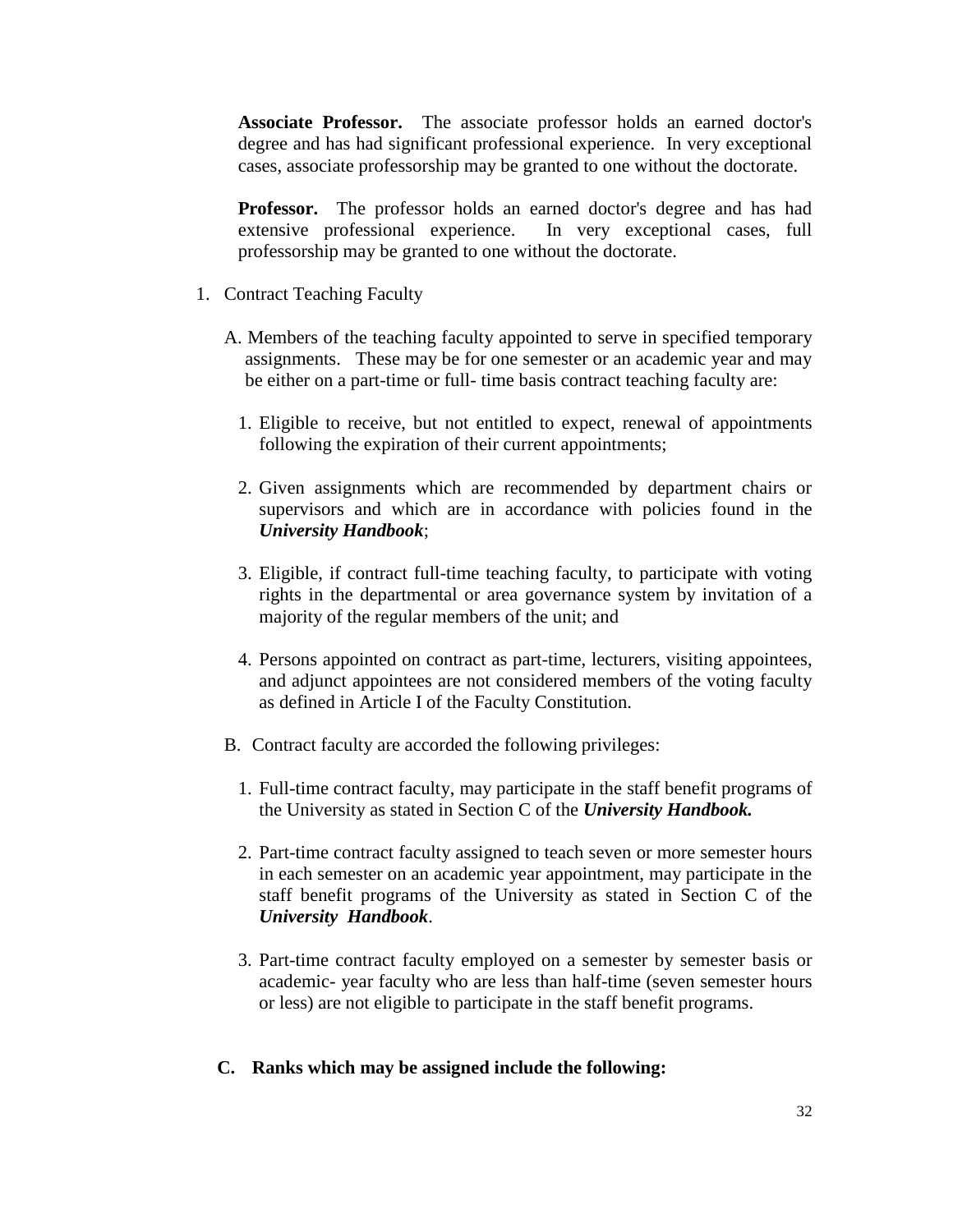- **1. Instructor:** The instructor normally holds at least the master's degree. Faculty members who hold the rank of instructor shall not be eligible for consideration for continuous appointment (tenure). They shall, however, be eligible for annual term appointments.
- **2. Assistant, Associate, or Professor, Full or Part-time:** Changes from contract appointments to regular faculty or librarian status should follow the customary procedures of the University. Persons holding contract appointments are not eligible for tenure.
- **3. Lecturer:** The title "Lecturer" may be used for persons employed as contract full-time or part-time faculty who are uniquely qualified to serve the University. The person recommended to be a lecturer must be approved by the academic department and recommended through the usual channels. Lecturers are not eligible for tenure. This title should not be used for persons who qualify for employment as regular faculty personnel.
- **4. Visiting Appointees:** The title "Visiting" may be used for persons holding rank in another institution who are temporarily employed at this University. The person recommended to be a visiting professor must be approved by the academic department and recommended through the usual channels. Visiting professors are not eligible for tenure.
- **5. Adjunct Appointees:** The title "Adjunct" is used for persons who by their professional cooperation significantly assist the University in its academic programs, regardless of the fraction of load assigned and, in most cases, without remuneration. The person recommended to be an adjunct professor must be approved by the academic department and recommended through the usual channels. Adjunct faculty are not eligible for tenure.

## **PROCEDURES FOR PROMOTION**

## **I. Librarians**

Applications for promotion are available in the Office of the Provost and Vice President for Academic Affairs, and procedures conform to the deadlines and other guidelines observed at the department and College level. When the promotion application is properly forwarded to the provost and vice president for Academic Affairs, he will appoint a five-member Library Promotions Committee with a designated chair. Among the committee's members shall be a representative of the University Promotions Committee, a representative of the Faculty and Academic Affairs Committee, and members of the professional library staff. This committee will carry out the actions of the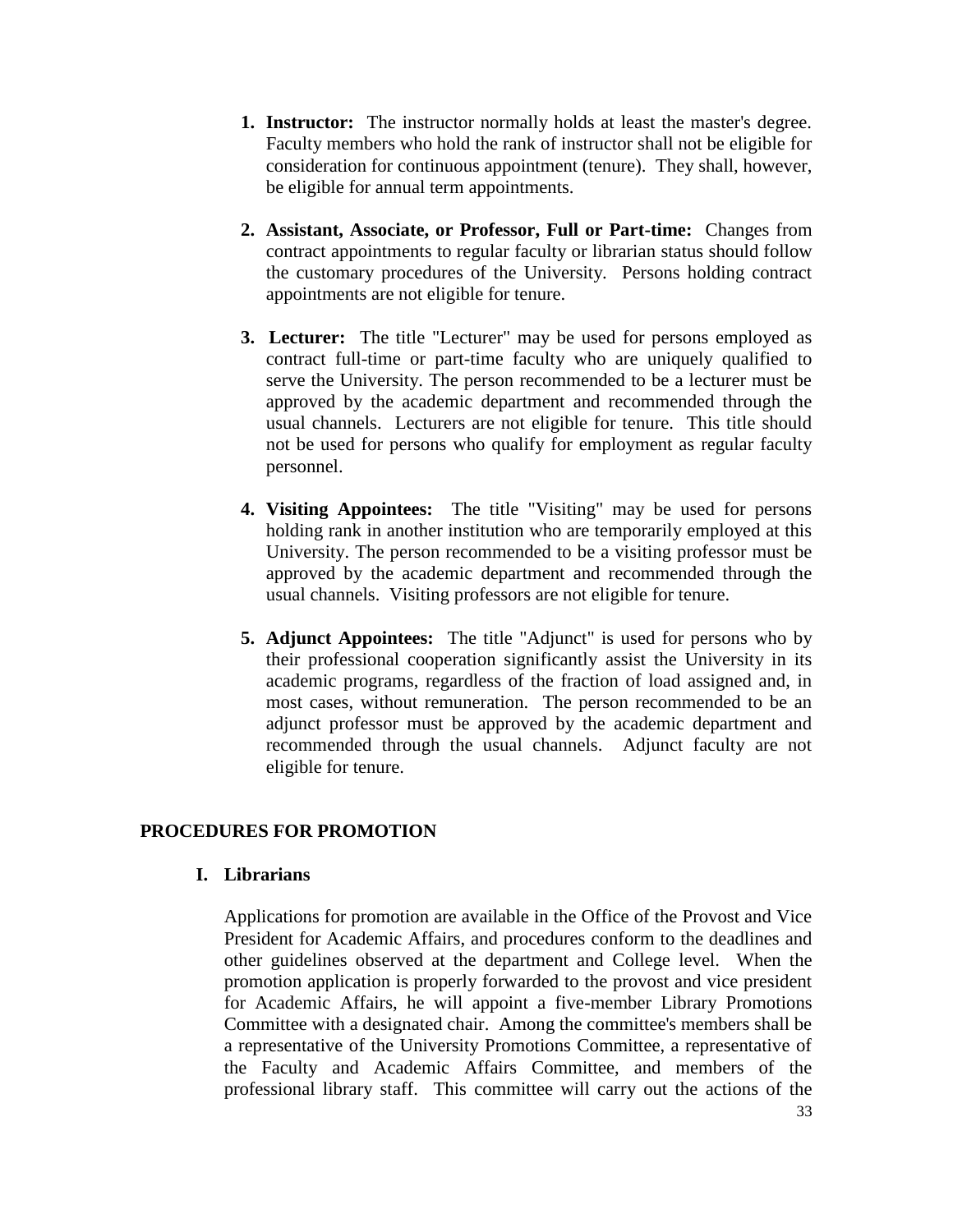University Promotions Committee, applying the criteria for the promotion of librarians.

## **II. Teaching Faculty**

## **A. University Promotions Committee**

The Promotions Committee is defined in Faculty Handbook Section II Article V: Standing Committees.

## **B. Applications for Promotion: Procedures**

Procedures may vary among the Colleges and academic units with respect to promotion evaluations. However, all Colleges are to utilize at least one evaluation of each applicant by a committee of faculty peers at the department or College level plus an evaluation by the dean. Evaluations at both the departmental and College levels may be appropriate and necessary in some areas. Evaluation procedures shall be written and distributed to all faculty within the College or academic unit. The procedures and deadline dates listed in this section of the *University Handbook* apply to all Colleges regardless of additional evaluations that may be performed.

Applications for promotion are available in the Office of the Provost and Vice President for Academic Affairs and can be initiated as follows:

- 1. An individual member of the teaching faculty who meets the minimum criteria and requirements for promotion may submit an application form to the department chair or dean as appropriate for evaluation and action.
- 2. Faculty members who are not under the direct jurisdiction of a dean may submit promotion applications to their immediate supervisor or director, who should follow the procedures outlined for deans.
- 3. A faculty member's completed application for promotion must be transmitted to the appropriate dean or director by the first Monday in November.

## **RESPONSIBILITIES OF PERSONNEL INVOLVED IN THE PROMOTIONS PROCESS**

## **A. Application for Promotion**

An applicant for promotion must assume the following responsibilities: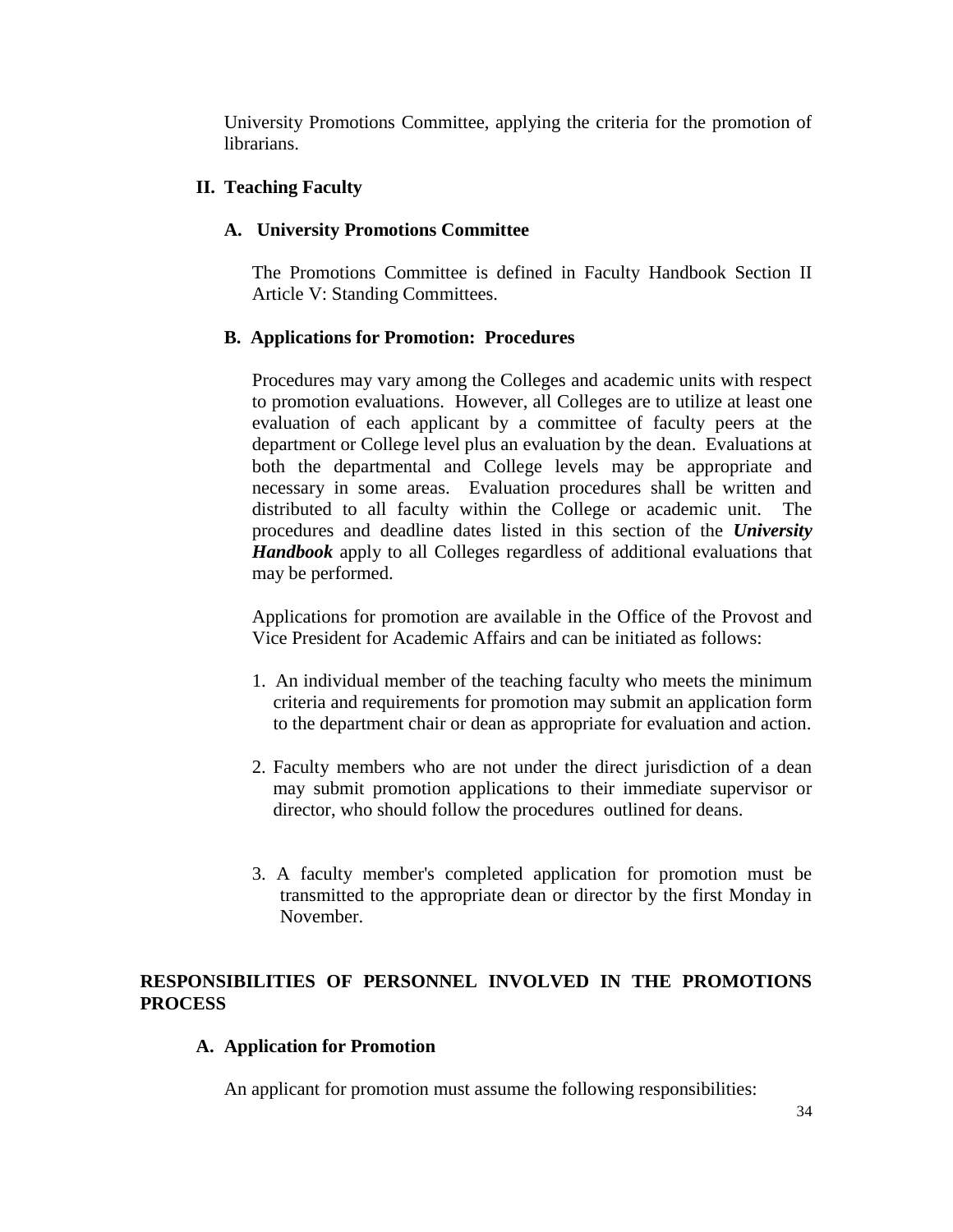- 1. To prepare a completed promotion application which provides wellorganized evidence to document his achievements in the area of evaluation specified in the *University Handbook.*
- 2. To transmit the completed application to the dean or director by the first Monday November or to transmit it to the department chair at an earlier prescribed date if a departmental evaluation is to be used.
- 3. To provide additional pertinent information upon request by an appropriate administrator or Promotions Committee evaluating the applicant.
- 4. An applicant may withdraw the promotion application at any time prior to its being transmitted to the Board of Trustees.

## **B. College or Academic Unit Promotions Committee**

This Committee will assume these responsibilities:

- 1. To receive the applicant's promotion application from the dean or director.
- 2. To evaluate pertinent information concerning an applicant's qualifications for promotion.
- 3. To grant or request an interview with the applicant prior to making the committee's recommendation.
- 4. To inform the dean or director in writing of the committee's recommendation by the first Monday in December.
- 5. To provide the dean or director with a written evaluation of the applicant's strengths and weaknesses.

## **C. Dean or Director**

The dean or director will assume these responsibilities:

- 1. To make a continuing study of those faculty members who are eligible for promotion.
- 2. To suggest that any faculty members in the College or academic unit deemed worthy of consideration submit an application for promotion; such suggestions must be made by an announced date of each year.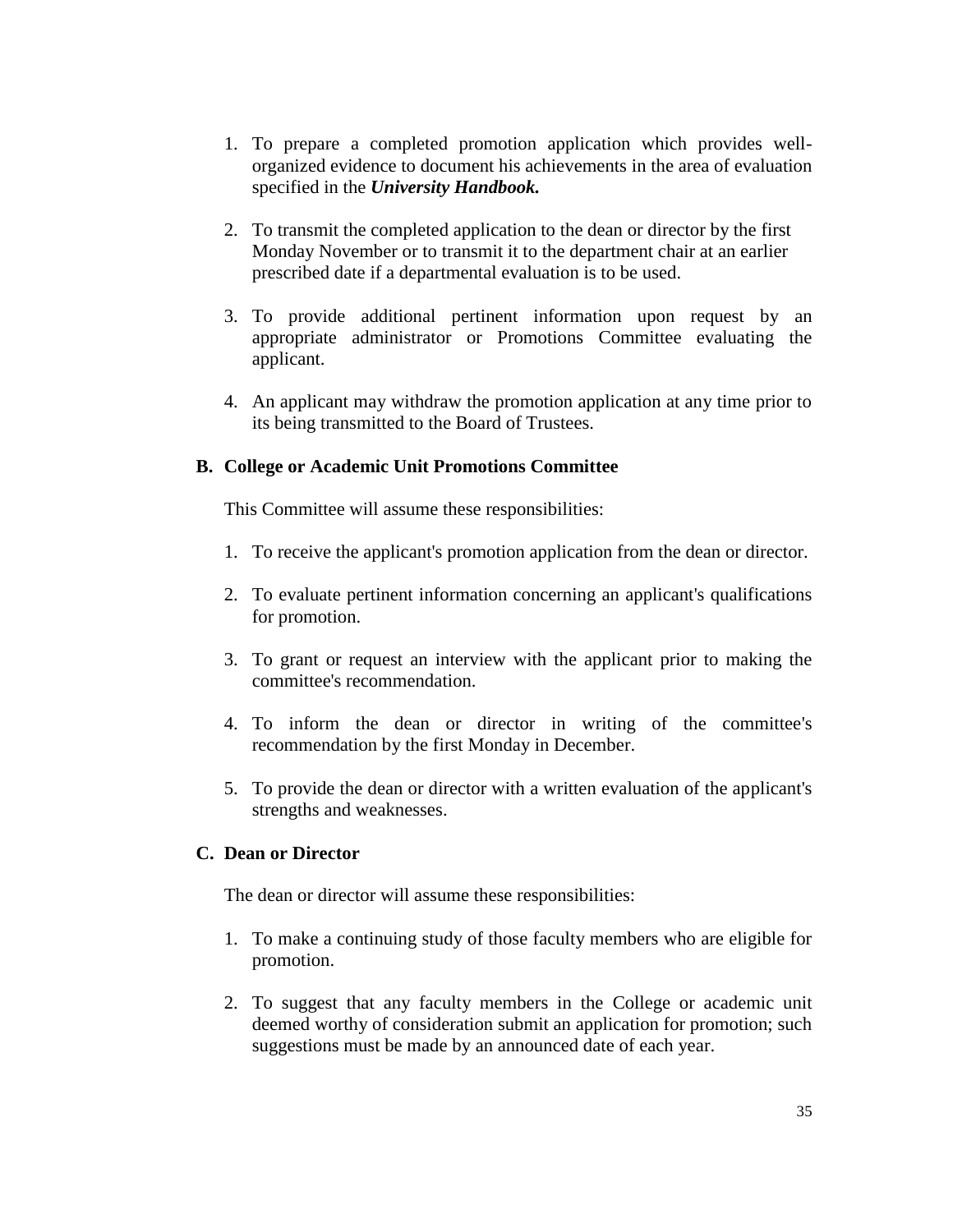- 3. To create annually a College or Academic Unit Promotions Committee(s) whose membership(s) is (are) established in agreement with the College faculty.
- 4. To complete a recommendation form for each faculty member applying for promotion.
- 5. To inform the applicant of the dean's or director's recommendation.
- 6. To forward the applicant's promotion form and any other pertinent information to the provost and vice president for Academic Affairs by the first Monday of classes of the spring semester.
- 7. Upon request, to confer with an applicant regarding his strengths and weaknesses.

# **D. University Promotions Committee**

The University Promotions Committee will assume the following responsibilities:

- 1. To acknowledge in writing to the individual under consideration the receipt of the promotion application.
- 2. To review pertinent information concerning any applicant's qualifications.
- 3. To inform each applicant in writing, by way of the committee chair, of the committee's recommendation.
- 4. To make recommendations to the provost and vice president for Academic Affairs concerning those for whom promotion should be recommended and those for whom promotion should not be recommended by the Monday of the sixth week of classes of the spring semester.

## **E. Provost and Vice President for Academic Affairs**

The provost and vice president for Academic Affairs will assume these responsibilities:

- 1. To make applications for promotion available to any faculty member who requests one.
- 2. To suggest that any faculty member whom the vice president deems worthy of consideration submit an application for promotion to the dean or director.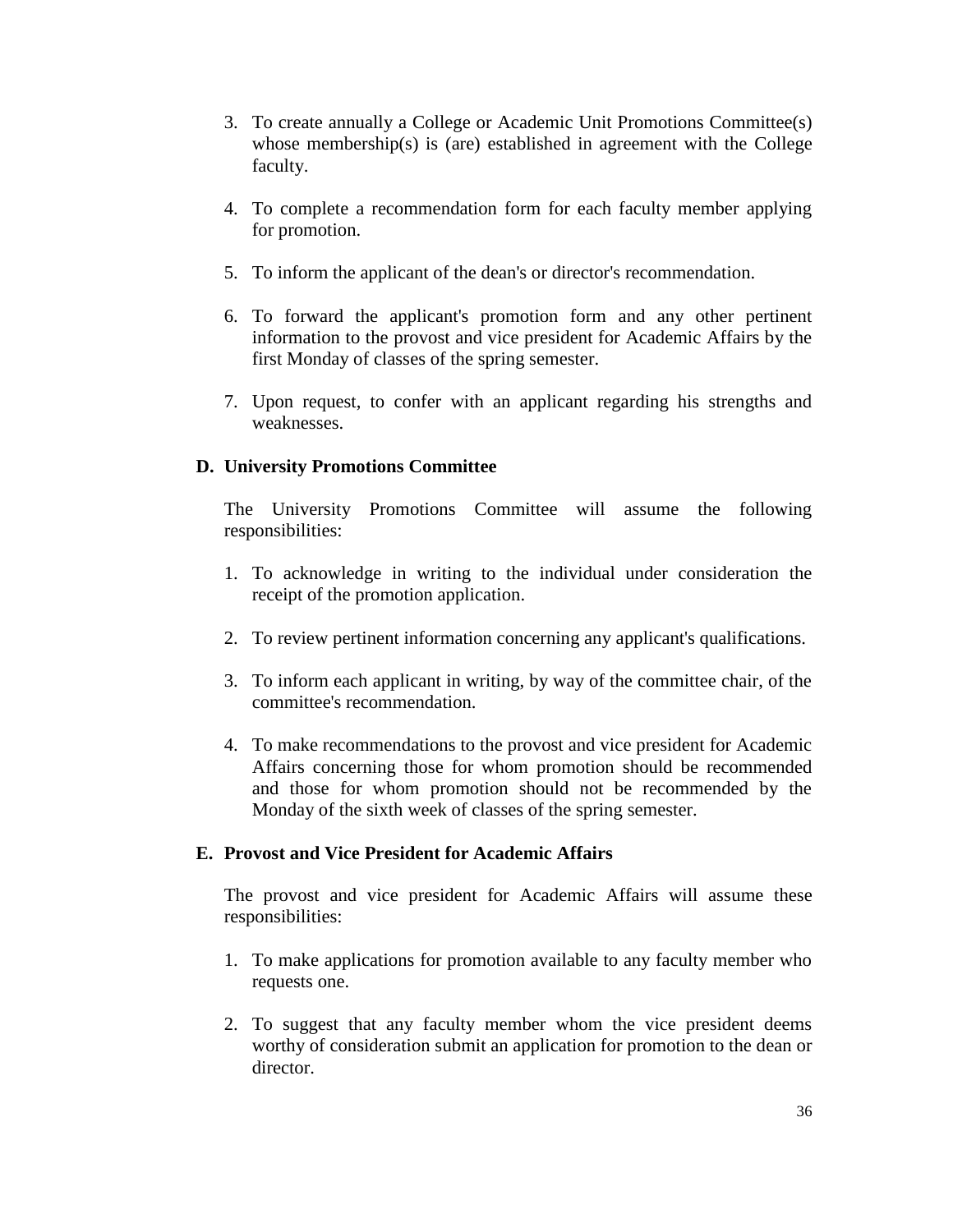- 3. To receive the recommendations for promotion transmitted by the chair of the University Promotions Committee.
- 4. To analyze such recommendations and to seek additional data deemed necessary.
- 5. To make recommendations on each applicant.
- 6. To confer, upon request, with any faculty member whose application for promotion did not receive final favorable action.
- 7. To provide, upon the applicant's request, a written evaluation of the applicant's strengths and weaknesses.

## **F. President for the University**

The president for the University will assume these responsibilities:

- 1. To suggest that any faculty member whom the president deems worthy of consideration submit an application for promotion to the College dean or appropriate administrator.
- 2. To receive from the provost and vice president for Academic Affairs all the completed applications, all recommendations, and all evaluations.
- 3. To submit to the Board of Trustees in time for consideration at its May meeting the names of those faculty members the president recommends for promotion.
- 4. To confer, upon request, regarding strengths and weaknesses with applicants who received conflicting recommendations from the provost and vice president for Academic Affairs and the University Promotions Committee.

## **OPPORTUNITY TO WITHDRAW AN APPLICATION**

Once submitted to the dean, an application for promotion is automatically routed through the various faculty committees and administrative offices on the university campus regardless of specific recommendations that may be made regarding it until and unless the individual faculty member requests that the application be withdrawn. This process constitutes an automatic review procedure for recommendations formulated within the University. The process of automatic review does not extend beyond the Office of the President.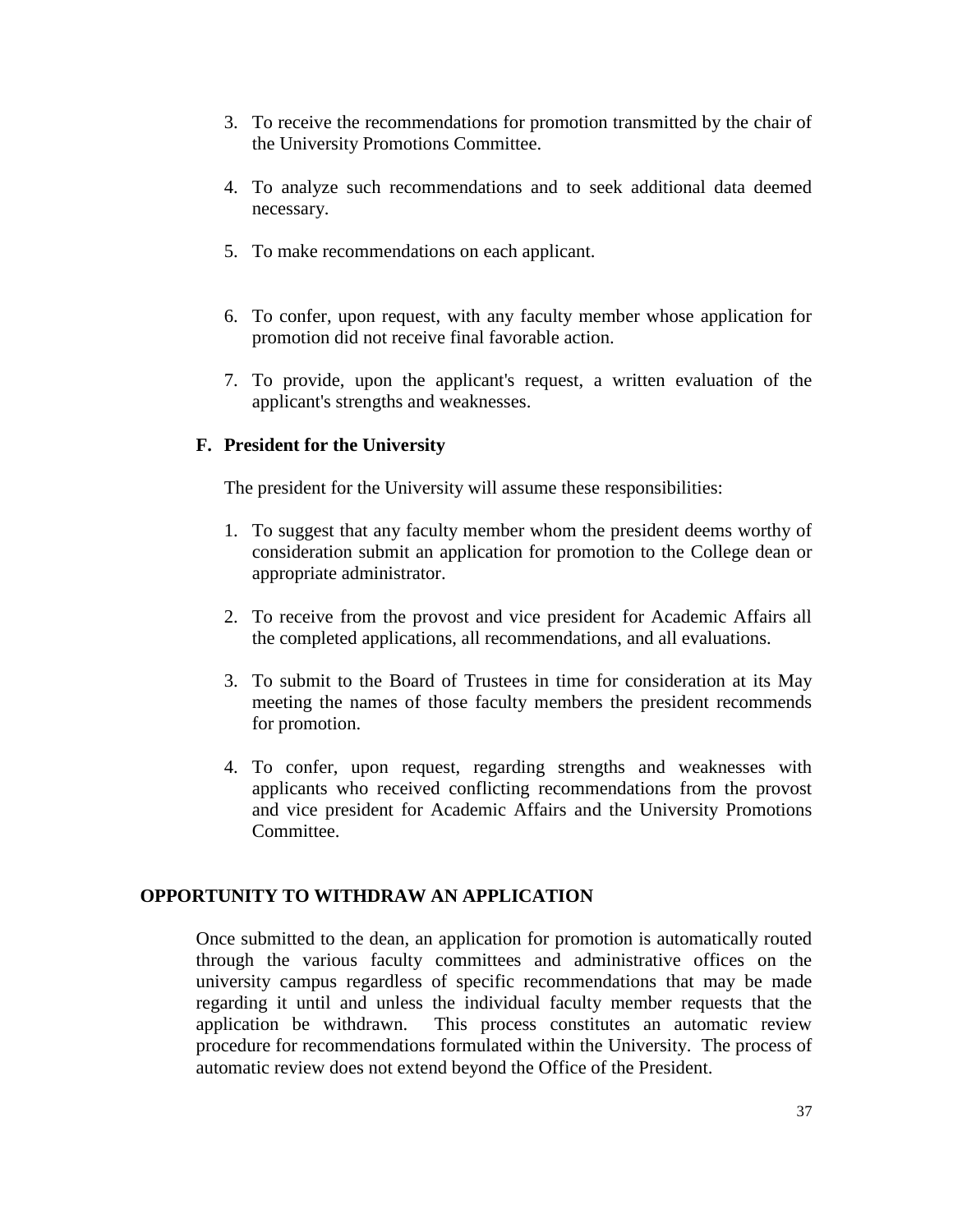# **APPENDIX B: FACULTY PORTFOLIOS**

Tenure-track faculty and tenured faculty seeking promotion are required to submit portfolios that serve to explain and document their professional activities. Tenure-track faculty submit their updated portfolios annually whereas tenured faculty seeking promotion only do so in the semester that they submit their promotion application.

Variation in portfolios is expected within the College of Liberal Arts due to the diversity of our disciplines and uniqueness of the professional interests and specializations of our individual faculty. The liberal arts' Contexts and Criteria for Faculty Evaluation was developed to assist in providing examples of material that may be included in the portfolio for describing professional activity in the teaching, scholarship, and service components. The examples are intended to be suggestive, not comprehensive, and each example is not expected to be relevant to all faculty.

The following list represents documents that are **required** for inclusion in faculty portfolios in the College of Liberal Arts submitted to the dean.

- I. Evaluation Report of Tenure and Promotion Committee (Evaluation Committee will add this to the portfolio following their review.)
- II. Evaluation Report of Chair (Chair will add this to the portfolio following her/his review.)
- III. Reflective narrative by faculty member that includes discussion of each of the following:
	- A. Teaching
	- B. Scholarship and Professional Activity
		- 1. Scholarship
			- 2. Professional Activity
	- C. Service
		- 1. University Service
		- 2. Community Service
- IV. Current Curriculum Vitae
- V. FAR for current year only (except for fall review of  $2<sup>nd</sup>$  year where no FAR is required)
- VI. Required Teaching Documents<sup>1</sup>
	- 1. Peer-review reports of classroom visitations prepared by chair and/or colleagues. These reports should be dated and signed.
	- 2. Most current course syllabus for all classes taught.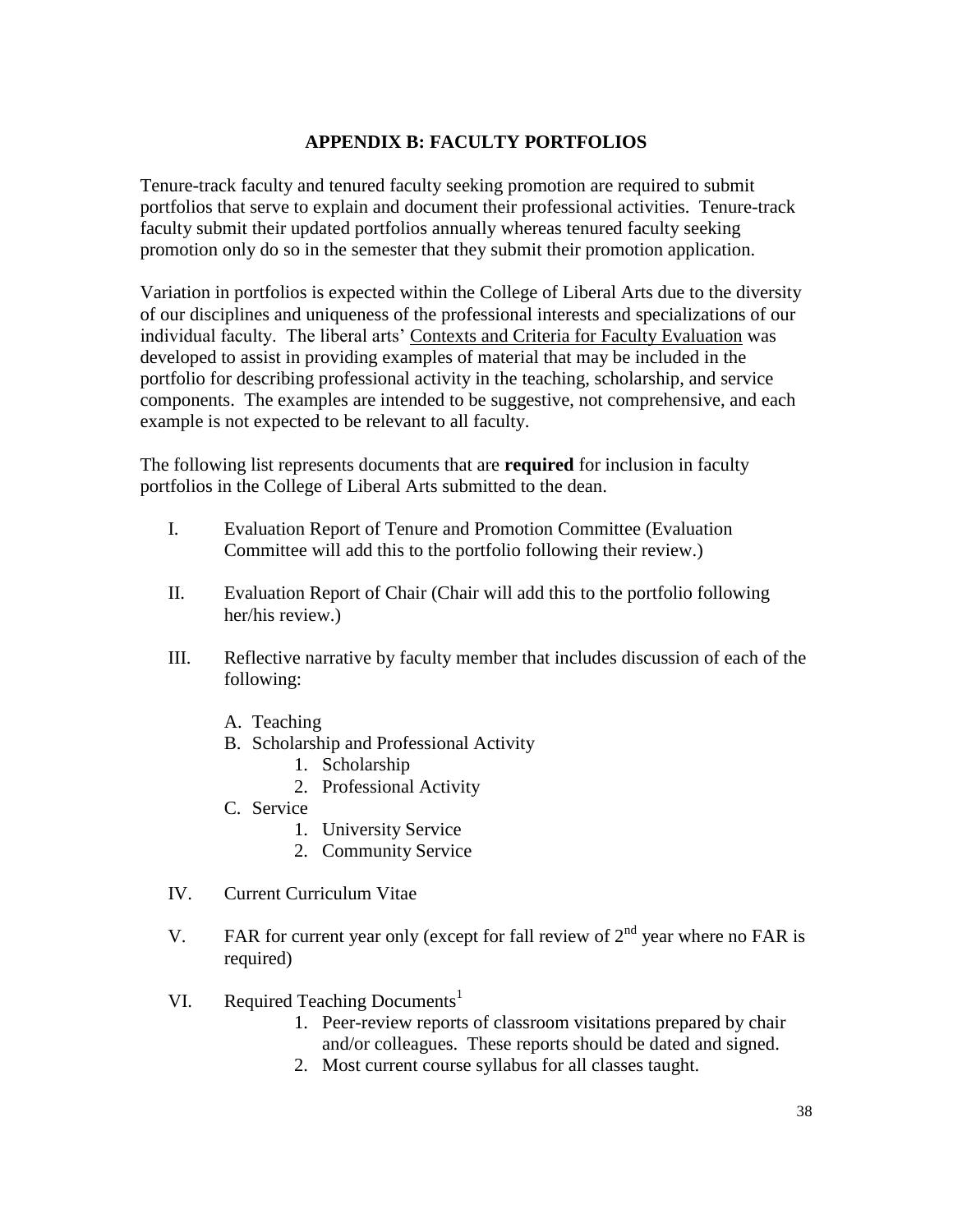- 3. Sample of course exams, course assignments, or other measures that you use to evaluate students in each of your classes.
- 4. Results of student evaluations of all courses using the currently approved university-wide form.
- VII. Required Scholarship and Professional Activity Materials<sup>2,3</sup>
	- 1. Copies of all published books and textbooks listed on the c.v.
	- 2. Copies of all published journal articles and book chapters listed on the c.v. (Xerox copies or reprints are acceptable and there is no need to include the entire journal or book that the article or book chapter appeared.)
	- 3. Copies of all published reviews (literary, theatrical, art, music, etc.) in scholarly and professional journals listed on the c.v.
	- 4. Annotated images, video, or audio of current creative work in slide, CD or DVD format (for faculty members of art, theatre and music).
	- 5. Program listings (photocopy of cover page or title page and page that lists your presentation) of presented papers at professional conferences and copies of the papers, if written.
	- 6. Program listings of all art exhibitions and/or musical and theatre productions (for faculty members of art, theatre and music).

# VIII. Required Service Activity Materials<sup>4</sup>

- 1. Listing of all department, college, and university committees served on as a member or chair.
- 2. Listing of all community service activities.

---------------------------------------------------------------------------------------------------------

 $<sup>1</sup>A$  listing of other materials that may be included with the portfolio related to teaching</sup> effectiveness is provided in the Contexts and Criteria for Faculty Evaluation on pp 16-17.

2 If a publication is indicated as *in press*, *accepted*, or *forthcoming*, a supporting letter of the journal or publication outlet must be included in the scholarship area of the portfolio.

<sup>3</sup>A listing of other materials that may be documented and included with the portfolio related to scholarship and professional activity is provided in the Contexts and Criteria for Faculty Evaluation on p. 18

<sup>4</sup>A listing of other materials that may be documented and included with the portfolio related to service activity is provided in the Contexts and Criteria for Faculty Evaluation on pp. 21-22.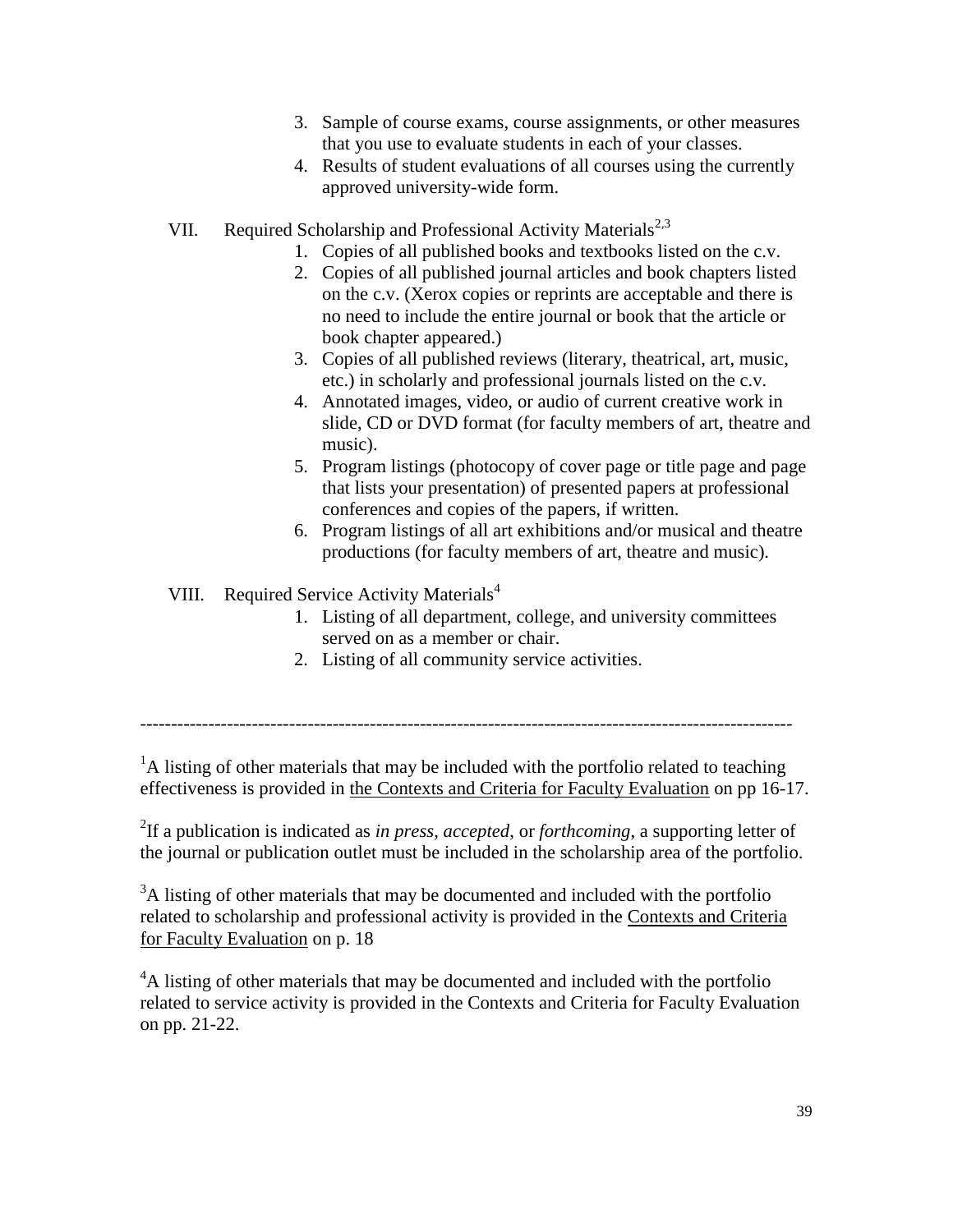Administration of student-generated evaluations of all university teachers demonstrates that USI values quality instruction. Actively seeking students' response to their instruction sends a strong message that USI honors both the teaching and the learning process. Involving both teachers and learners in the monitoring of instruction is the best way we can demonstrate that commitment.

Within the College of Liberal Arts, evaluation of teaching effectiveness by students serves two primary purposes. First and most critical, constructive student critique provides individual instructors with important feedback from the "consumer's" point-of-view. This feedback should reflect how he/she is perceived as a teacher, and more importantly, how he/she might become more effective by making adjustments in his/her teaching techniques. Secondly, student-generated teaching evaluation data are of value to administrators and senior faculty members in assessing the perceived effectiveness of instructors. This information forms part of the evaluation of teaching effectiveness relative to tenure and promotion considerations for junior faculty and can serve to monitor trends for every instructor's perceived effectiveness over time. Thus, student-generated teaching effectiveness evaluations should serve primarily the instructor, and secondarily the university (department, college/).

However, student evaluations such as the one created by Purdue should be used with extreme caution for two reasons. First, student ratings provide only one dimension of teacher effectiveness. Second, ratings are usually collected at the end of the term when students are anxious about final grades and the unhappy/failing students are no longer attending class. Therefore, the Purdue and/or other student evaluation results should *never* be the sole determiner of teaching effectiveness when making tenure/promotion decisions. At minimum, evidence from other tools for assessment (as stated in the main text of this document) should be given *equal* weight in decisions.

Student evaluations work most effectively in demonstrating that (1) an instructor has consciously worked to become a better teacher, and (2) the instructor has collected evidence to show improvement (Diamond, 1995). Therefore, comparisons of the *same items* for the *same* course across time work effectively in documenting improvement in teaching.

The Purdue form works well along these lines. The Cafeteria form was invented for self-evaluation by instructors interested in improving teaching performance. It is a menu of 200 items phrased as fact or opinion statements with which students are asked to agree/disagree on a 5 point scale. Instructors chose up to forty items for specific assessment of a particular class. The menu is large and imaginative enough to meet the particular needs of almost any course and/or instructor (see note). The instructor should select voluntary items based on following:

- (1)Select items that reflect strengths *and* weaknesses in a particular course.
- (2) Select the same items each time the same course is taught in order to show improvement in teaching over time.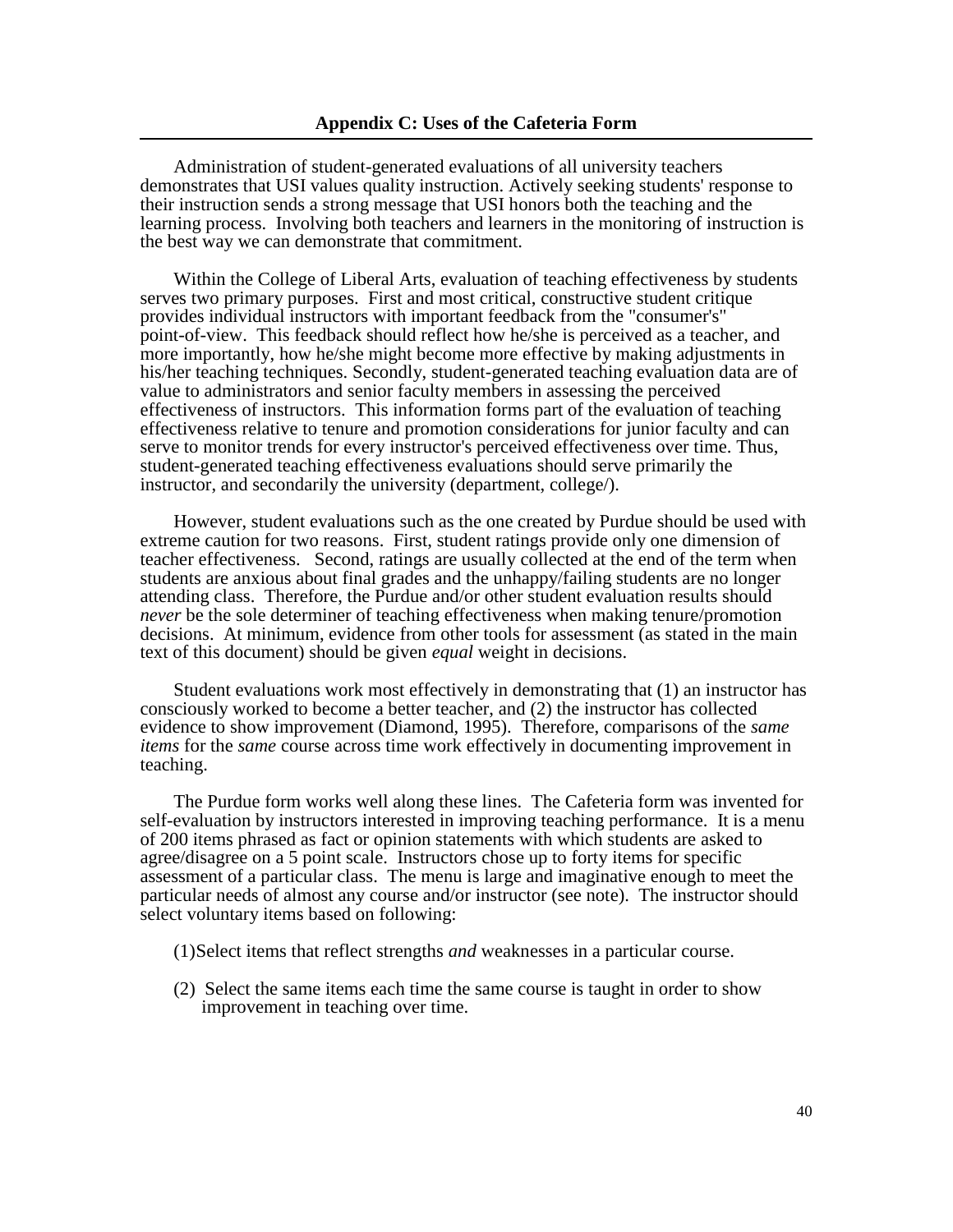(3)Select items that will measure attempted areas of improvement of a different teaching style/method which will reflect the effectiveness of that change.

(4)Select items that reflect strengths *and* weaknesses of your particular teaching style.

Student evaluations also work, although less effectively, as a tool for demonstrating students' perceived quality of teaching. For ratings to work in this manner, *meaningful* comparisons should be made on the same items with the *medians* (not percentiles) of other faculty teaching similar courses in the same department and/or College. Diamond (1995) recommends a simple histogram/bar chart to present the information. Unfortunately, the current Purdue forms do not allow for these type of comparisons. Information about other instructors' courses can be extremely difficult to obtain. Therefore, it is not required nor expected that the candidate presents this information in his/her teaching portfolio. If a candidate is able to produce this information, it should be viewed as "icing on the cake."

Given the lack of utility inherent in the Purdue forms, it is tempting instead to use normed percentiles. However, institutional normed percentiles, such as those given on Purdue results, are poor indicators of relative teaching effectiveness for several reasons and should not be given any weight in personnel decisions. First, teaching methods differ across departments and schools within an institution. Therefore, ratings will vary. Second, several variables such as class size, class level, grading standards and teaching methods have been consistently shown to affect student ratings (McKeachie & Kaplan, 1996; Felder, 1992; McGee, 1995). Small differences in median ratings due to these factors appear much more significant when presented as a percentile ranking. Third, the Purdue form was not written to make comparisons among faculty. The normed percentile rankings were included over the protest of the authors (McGee, 1995). The percentiles compare current courses with all courses taught at USI since 1975. As course enrollment continues to increase at USI, it is fallacious to compare current larger classes (which research consistently shows have a depressant effect on ratings) with small classes taught over two decades ago. It is simply incorrect to interpret a 50 percentile ranking as "low," in that apples and oranges are being compared.

In that institution wide norms are so frequently misinterpreted and misused by committees and administrators in making personnel decisions (McKeachie & Kaplan, 1996; McGee, 1995), it is the policy of the College of Liberal Arts to not provide committee members and administrators with the Purdue results prior to the evaluation process. Therefore, no prior opinion of teaching effectiveness has been formed. Candidates must present the results of their cafeteria results as a part of the yearly evaluation, and for tenure/promotion evaluation. *It is up to the instructor to present the results within a context which allows for a valid interpretation*. The numbers do not simply speak for themselves. Instructors should make note of improvements over time in a particular course, as well as overall improvement across a variety of courses during one's career.

Note: The Purdue form was developed in the early 1970s and some of the items are dated. Additionally, instructors who take advantage of modern technology in their courses will be hard pressed to find a valid measurement item in the Purdue. In these situations, it is recommended that the instructor create his/her own evaluation form that is a valid measurement of course design and methods. The results from a self-designed rating system should be presented along with the Purdue in the evaluation portfolio.